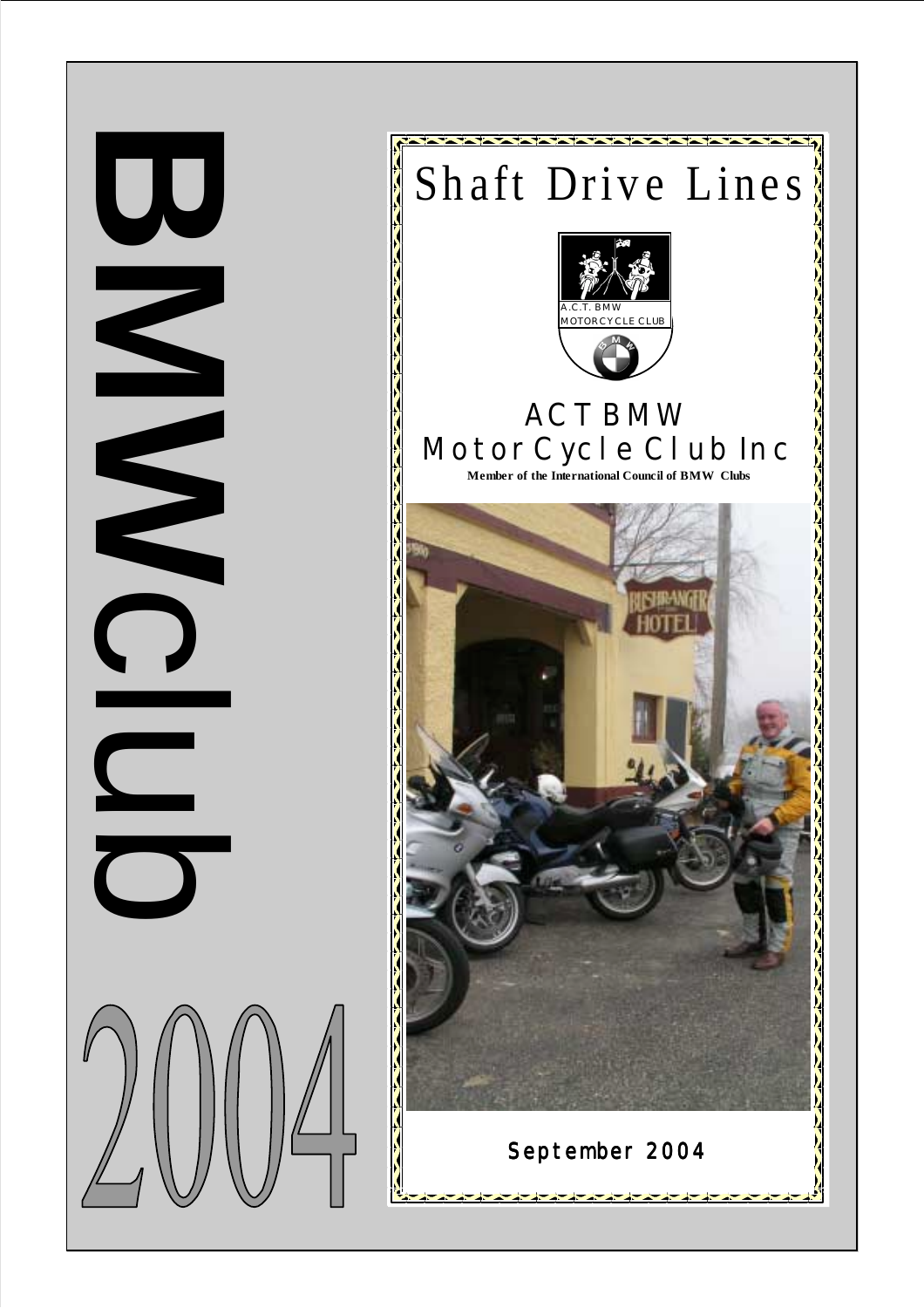

#### **COMMITTEE M EMBERS for 2004-2005**

**President**: Peter Stanfield - R1150RT 02 - 6288 1638 president@actbmwmcc.org.au

**Vice President & Public Officer:**  Colin Ward - K1200RS 02) 6255 8998 vicepres@actbmwmcc.org.au

**Secretary:**  Steve Hay - F650GS 02)62889151 secretary@actbmwmcc.org.au

**Treasurer:**  Peter Oliver - R1100RS treasurer@actbmwmcc.org.au 0438 424 516

**Editor:**  Roger Paull - R1150GS 02)6255 8045 editor@actbmwmcc.org.au

**Ride Coordinator** 

John McKinnon - R1150 RT 02) 6291 9438 rally@actbmwmcc.org.au

#### **Social Secretary:**

Leah McKinnon 02) 6291 9438 social@actbmwmcc.org.au

**Merchandising Officer:**  Louise Coxon

merchandise@actbmwmcc.org.au

**Webmaster:** Ray Coxon - R1100 RT 0407 263 282 web@actbmwmcc.org.au

**Membership Secretary:** 

Ian Hahn - R90/6 02) - 6288 8126 A/h membership@actbmwmcc.org.au

**Clubs Australia Delegate:**

Martin Gilbert - K1200LT 02) 6296 5758 delegate@actbmwmcc.org.au

**Librarian:** Richard Jackson - R75/6 02 - 6282 5287 snail mail only

#### **Meetings**:

When: **Fourth Monday of each month** 

Wher e: Italo Australian Club, 78 Franklin St FORREST Time: 7:45pm

**Next Meeting : Monday 23 August 2004** 

#### **Membership:**

Membership fee is \$40 per year . A small joining fee applies to new members and includes your membership badge. A membership form appears in the back pages of this magazine, or you can obtain one by writing to :

The Membership Secretary ACTBMWMCC PO Box 1042 WODEN ACT 2606 **Please advise the Membership Secretary of changes to your contact details.**

#### **Activities**:

Club r uns and social events ar e detailed in the *What's On* page in this magazine. The Club endeavours to have at least one organized run per month. Suggestions for runs and activities ar e welcome to the Ride Coordinator or the Social Secr etary.

Every effort is made to make the information on the *What's On* page accur ate but changes to meeting times and places etc can occur between publication dates. Member s will be reminded of rides, activities and general information by email. If your email addr ess has been changed or your box is full, we can't contact you, so advise the Ride Coor dinator of changes to your contact details. The most up-to-date information will be posted on our website **http://www.actbmwmcc.org .au** 

**Participants in Club activities are advised and reminded that they do so at their own risk and are fully responsible for their own riding . Please obey the law at all times and ride with your safety and the safety of others in mind.** 

#### **Kosciuszko Rally**:

Will be held on 23/24 October 2004 at the Geehi Hut campsite near Khancoban NSW. A por tion of proceeds is donated to the refur bishment of The Canberra Hospital, Car dio-Thor acic Unit's patients/visitors lounge.

#### **Charity Support**:

This club pr oudly supports the Cardio-Thoracic Unit of The Canberra Hospital.

**Web Site: http://www.actbmwmcc.org.au Check the web site for updates of rides and social events.**

#### **About 'Shaft Drive Lines':**

Relevant Contributions to this Club Jour nal ar e most welcome, and should be dir ected to the Committee at any general meeting, or posted to: The Editor, Shaft Drive Lines ACTBMWMCC PO Box 1042 WODEN ACT 2606

or email to *editor@actbmwmcc.org.au*

The deadline 10 days is before the next meeting. All disks & photos etc. will be r eturned upon request.

Articles and photos sent as attachments to be in Wor d format or JPEG format respectively. Please keep photos separate and do not imbed them in your document. When you send attachments to emails please use the alternative address: *editoractbmwmcc@yahoo.com.au* 

#### **Disclaimer**:

The opinions published in this Club Jour nal are those of the individual corr espondents, and ar e not necessarily those of the Editor or of the ACT BMW Motor Cycle Club Inc.

Technical articles, and other such information where provided, are for use at the discretion of the individual members, after warranty, and are not intended to detract fr om genuine BMW spares or accessor ies.

#### **Privacy of Club Member Information**

The Club is aware that privacy of per sonal infor mation is an issue of gr owing concer n and for that reason has a declar ed policy as regards *Privacy* and *Spam*.

**Details of the Club's policy were given in our May 2004 newsletter.** 

Any members who have queries should contact the Club President in the first instance, or alter natively, r aise these issues at the Club's monthly meeting.

#### **This month's cover:**

A BMW riding bushranger arrives for breakfast at the Bushranger Hotel, Collector NSW.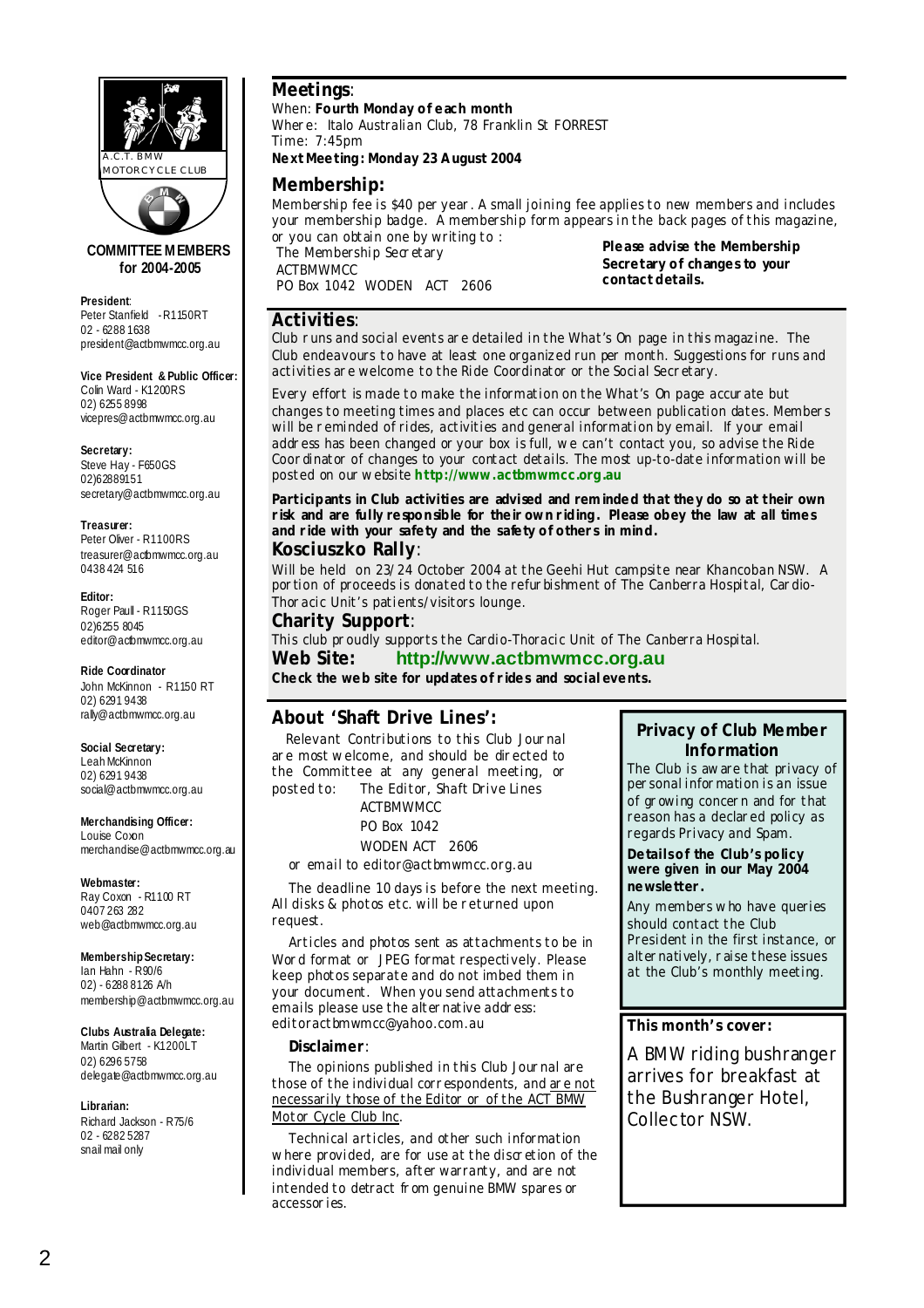# The Presidential Hoohah

Firstly w elcome back to our editor Roger w ho decided to try out the hospitals in Adelaide on a recent trip over that w ay—left his appendix over there apparently. Tom Cruise has also been keeping the nurses on their toes in John James. Let's hope they are both back on their bikes soon. Many thanks to Steve Littlehales and Tony Collings for turning up at our last monthly meeting to have a yarn w ith the members and to show us some new gear. The new "SportIntegral" helmet is apparently very popular proving to be very quiet compared to some of the other helmets on the market.

Isn't it great to know Spring is imminent—the fair weather riders will be out like blow flies—but it's good to see more people out enjoying their bikes w hatever they ride. Great to see a good roll up at breakfast—w e have been filling the new venue at the Arte café in Bungendore and regularly getting over 30 at our alternate venue on the first Sunday of the month. The Bushranger Hotel at Collector w as very pleasant w ith a good breakfast and a lot of character. I hear about a dozen members w ent on the ride dow n through Kangaroo Valley and back up the Clyde on the 14 August copping a fair bit of w ind around Goulburn.

The next venue is at the Paragon Café in Goulburn, up the back road through Tarago of course, and then on to visit the railw ay museum at Thirlmere.

About 17 of us are heading off on the Ranges ride on 28 August—so w e will catch up w ith you when we get back. Also don't forget the overnighter to Bermagui w hich is alw ays a lot of fun. You can catch up w ith the NSW touring club and enjoy some great roads to and from the coast. A number of members are also heading off to the GP at Philip Island follow ed by the Club rally at Geehi Hut on the Alpine Way.

Some interesting ride reports on the new K1200S—the new technology certainly looks impressive particularly the new front suspension and the electronic adjustment. I w onder what the waiting list w ill be like—I bet Rolfe w ould love to be able to source a few more R1200GS as w ell, as they keep getting excellent ride reports in local and overseas bike magazines. It w ill be interesting to see w hat new bikes in the range w ill inherit the R1200 engine and rear suspension. It will be great if they take advantage of some of the weight saving features in their upgrade program.

Well, enough from me—make sure you have a look at the What's On page in the newsletter/ w eb to make sure you don't miss out on some of the rides and social events w e have planned. So get your leg over and get out there.

Safe riding

**Peter** 

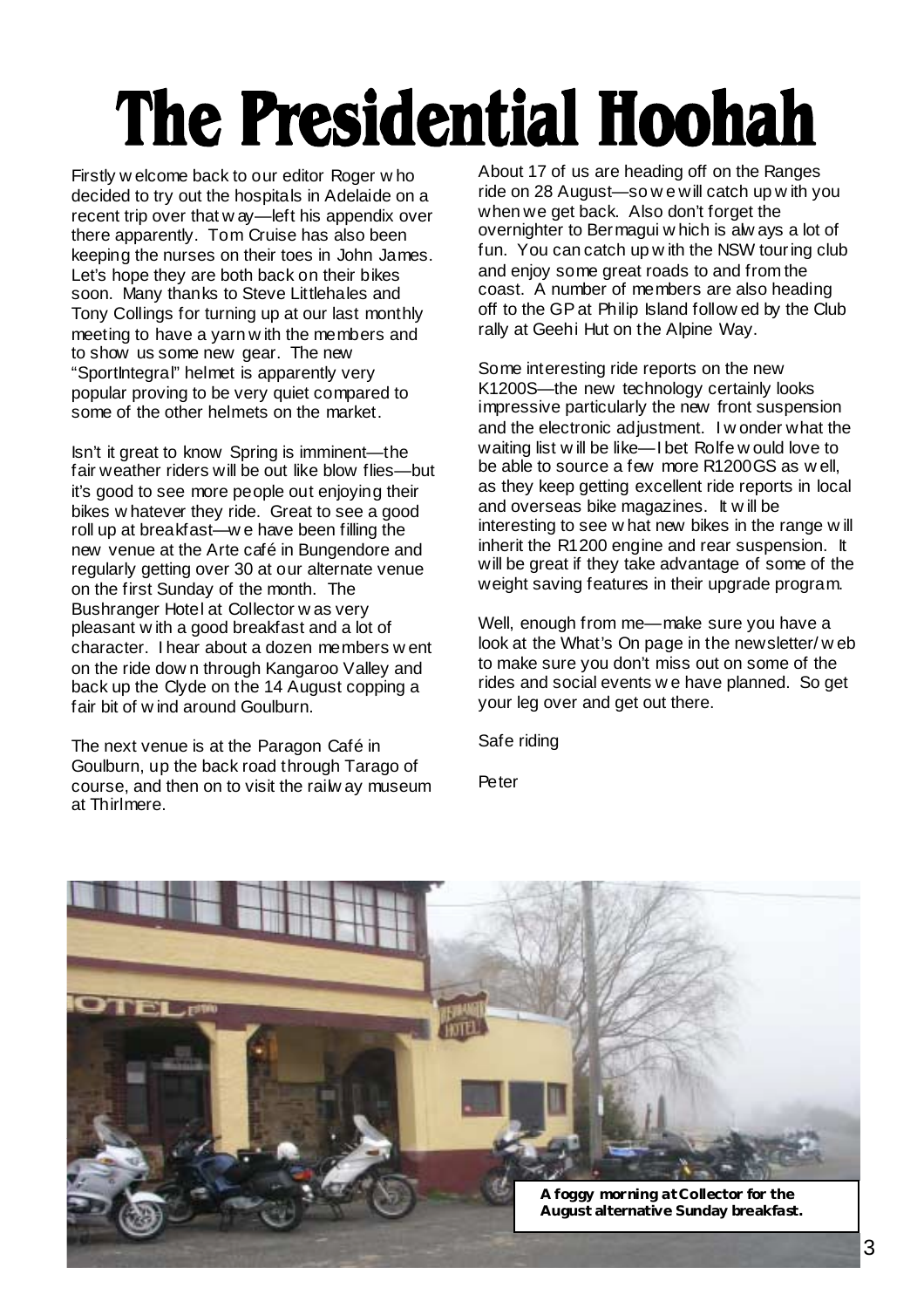

# **WHAT'S ON - Rides, Events & Meetings**

 **Club events are highlighted** 

**RANGER** 

**Next General Meeting is on Monday 23 August** 

**Sunday mornings now at the Arté Café, Bungendore** 

|             |     |     |     | August 2004 |                           |     | 22   | <b>Gluhwein Run</b>               |
|-------------|-----|-----|-----|-------------|---------------------------|-----|------|-----------------------------------|
| Mon         | Tue | Wed | Thu | Fri         | Sat                       | Sun |      | 9.30 am Cotter Reserve            |
|             | 3   | 4   | 5   | 6           |                           | 8   | 23   | <b>General Meeting</b>            |
| Q           | 10  | 11  | 12  | 13          | 14                        | 15  | 7.45 | pm Italo-Australian Club, Forrest |
| 16          |     | 18  | 19  | 20          | $\mathbf{2}^{\mathbf{c}}$ | 22  |      | -28 August - 12 September         |
| $\sqrt{23}$ | 24  | 25  | 26  | 27          | 28 <sup>°</sup>           | 79  |      | <b>NSW Ranges Ride</b>            |
| 30          | 31  |     |     |             |                           |     |      |                                   |

| September 2004 |     |     |     |     |     |     |  |
|----------------|-----|-----|-----|-----|-----|-----|--|
| Mon            | Tue | Wed | Thu | Fri | Sat | Sun |  |
|                |     |     |     |     |     |     |  |
| 6              |     | 8   |     | 10  |     |     |  |
| 13             | 14  | 15  | 16  |     | 18  | 19  |  |
| 20             | 21  | 22  | 23  | 24  | 25  |     |  |
|                | 28  | 29  | 30  |     |     |     |  |

|     |     | <b>OCTOBER 2004</b> |     |                |     |     |
|-----|-----|---------------------|-----|----------------|-----|-----|
| Mon | Tue | Wed                 | Thu | Fri            | Sat | Sun |
|     |     |                     |     |                | 2   | 3   |
|     | ҕ   |                     |     | Զ              | g   |     |
| 11  | 12  | 13                  | 4   |                | 16  |     |
| 18  | 19  | 20                  | 21  | $\mathfrak{D}$ | 23  |     |
| 25  | 26  | 27                  | 28  | 29             | 30  | 31  |
|     |     |                     |     |                |     |     |

### <u>- - - - - 1</u>

- **1 Chomp and Chat Maestral Restaurant**
- 6.30 pm 13 Trenerry Street, Weston Creek BYO
- 5 **Sunday (alternative) Breakfast Paragon Café,** Goulburn **& optional day ride**
- **… to 12 September**  NSW Ranges Ride
- **16 Committee Meeting**
- **25-26 Weekend at Bermagui** 
	- Annual dub event
- **27 General Meeting**

### <u> Foisc foi foi foi foi</u>

**6 Chomp and Chat — to be advised**  6.30 pm

- **10 Sunday (alternative) brunch combined with the Club Concours**
- **10 Club Concours**
- **14 Committee Meeting**
- **15 –17 Philip Island Grand Prix**
- **23 24 Club's Kosciuszko Rally at Geehi Hut**
- **25 General Meeting**  7.45pm Italo– Australian Club, Forrest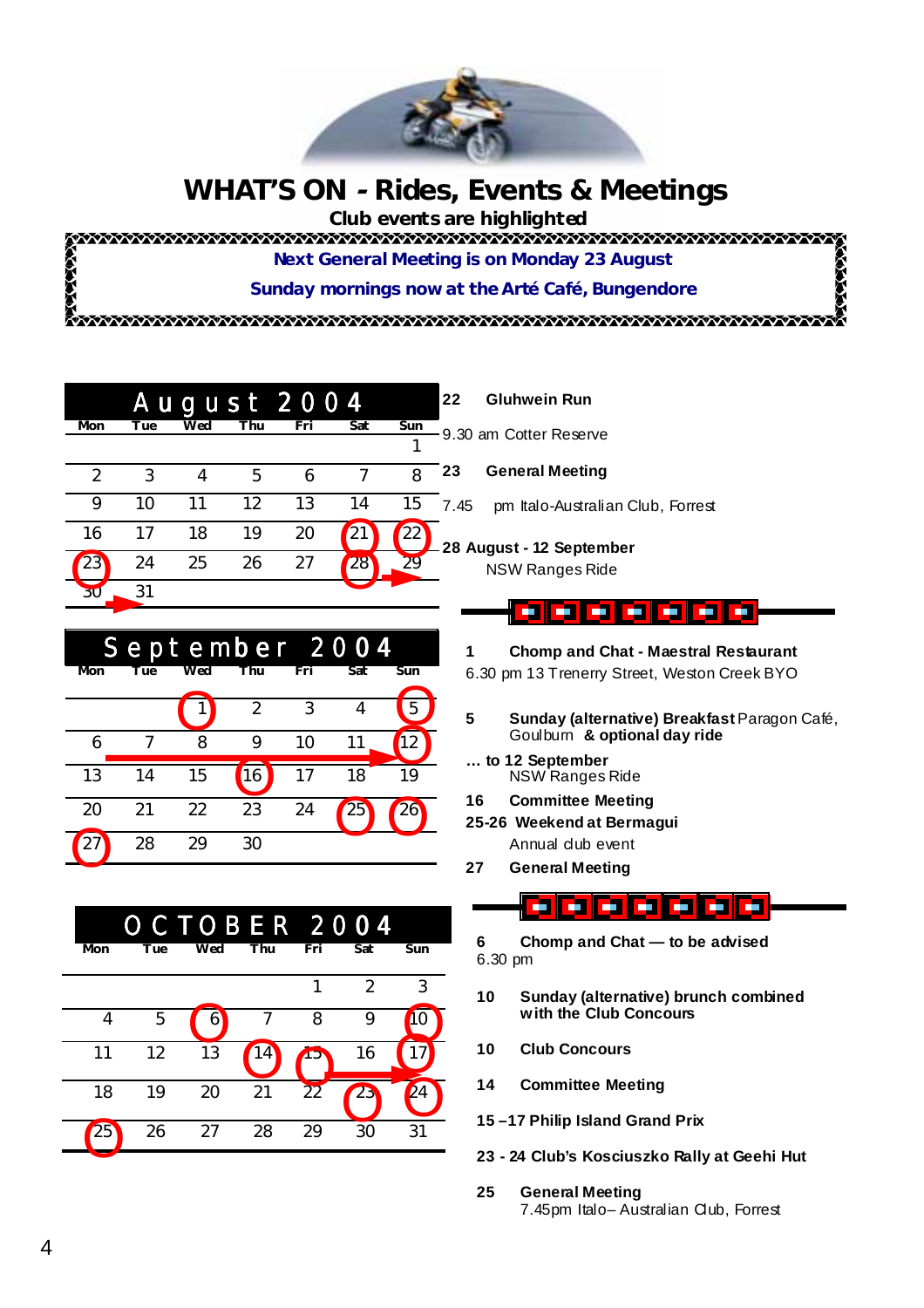#### **22 August - Vets & Vintage Gluhwein Run**

Meet at 9.30 am at the Cotter Reserve for breakfast and then head off for a ride to Corin Dam and return for some deliciously w arming gluhw ein. This is the annual Vets and Vintage Gluhw ein Run and comes highly recommended.

#### **28 Aug to 12 September - NSW Northern Ranges ride**

### **5 September Sunday breakfast and a day ride**

Monthly alternative breakfast at the Paragon Café at Goulburn. Meet at the Red Rooster at Queanbeyan at 8.30 am.

There's a day ride leaving from breakfast at Goulburn at 11.00 am to Thirlmere Railw ay Museum. Steam train rides \$9 and \$16 for ride + museum entry combined. The ride w ill take a more direct Cafe Latte route (via Berrima coffee and eateries) and a longer, more scenic route. We aim to get back to Canberra at 6:00 pm.

#### **25 - 26 September -- Bermagui**

A regular Club event; a w eekend on a lovely part of the South Coast. Saturday night dinner will be at the Bermagui Beach Hotel. Book your accommodation now . If you are coming to the dinner you must let Leah & John McKinnon know before 18 September. If you w ant to travel in a group, rendezvous at Williamsdale at 9.00 am on 25 September.

#### **10 October - Club Concours**

The monthly alternative Sunday breakfast w ill be combined w ith the Club Concours event at Tidbinbilla … and breakfast w ill be brunch. More details in the next newsletter

### **15 - 17 October - GP - Phillip Island**

Still looking for expressions of interest at this stage. w ho would like to go as part of the Club

#### **23-24 October—Club's Kosciuszko Rally at Geehi Hut**

Back to the mountains for our annual rally and a fun w eekend for everyone. This year it's BYO everything—camping gear, food, drinks but firew ood will be available. Entry fee is \$15 per person payable on arrival. Prizes, raffles, good times assured. More details in the October new sletter.

#### **5 - 13 November - BMW Safari Tasmania**

See details at the w ebsite: www.bmw safari.com

As at 28 July there are only 23 places left!

#### **7 November - Mystery Ride**

Watch this space.

#### **13 November ' 'The Snowy Ride'**

Destination: Thredbo. An annual fundraising event for the 'Steven Walter Fund' the Children's Cancer Institute of Australia. "The 2003 ride w as enormously successful w ith 2100 riders attending - from all over. It is not a race or rally, it is meant to be an enjoyable safe ride through some of the riding areas in the country" There is an entry payment of \$50- w hich a raffle ticket in a major draw of a donated Honda.

#### **?? November - Temora**

Day ride (for Airshow and Museum)

#### **11 December - MRA Toy Run**

**Early December - Christmas Dinner** 

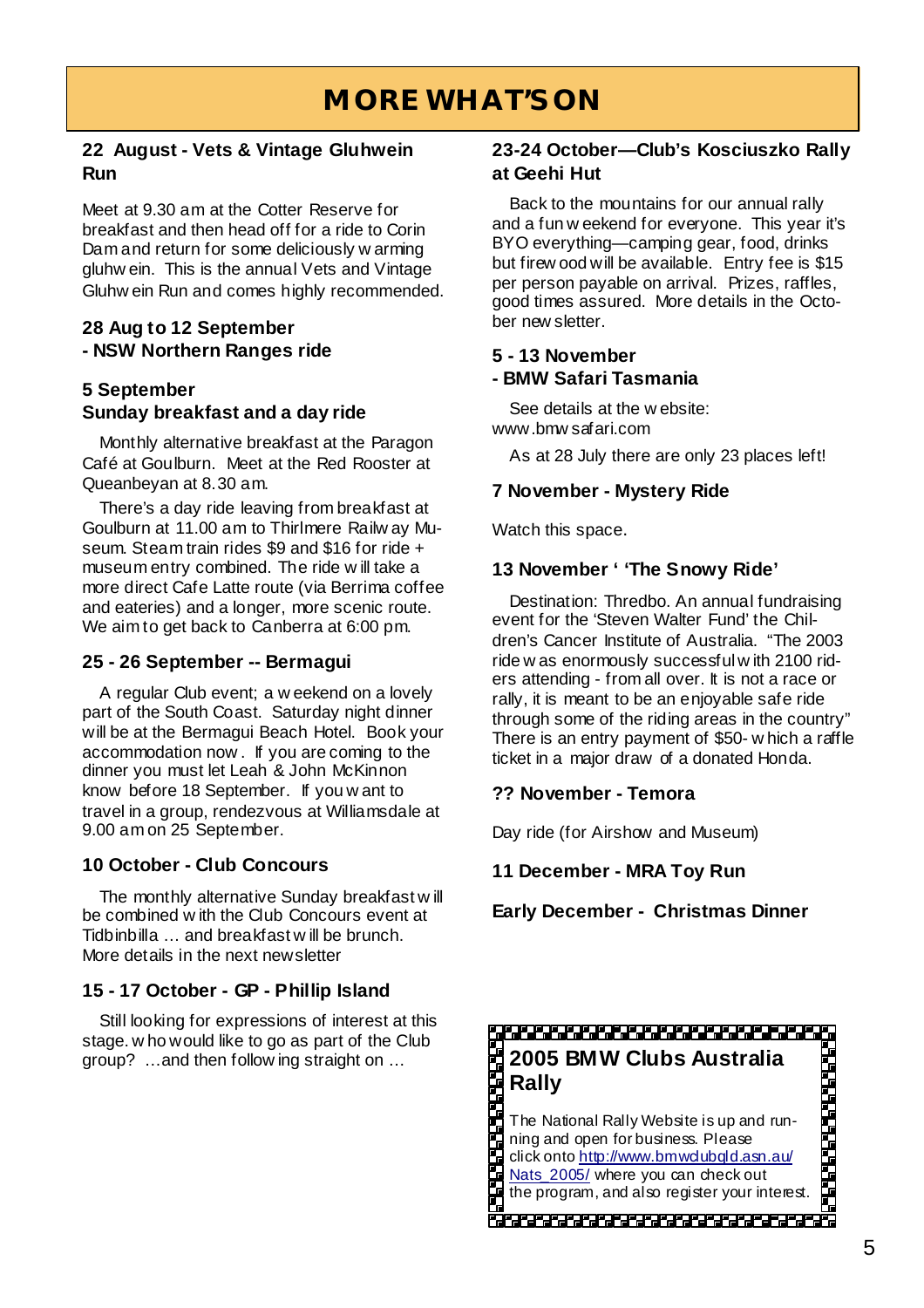# **The Vice Report**

In the anticipation of tw o weeks off and the prospect of the Ranges Ride w ith the group from the Club, I have been a bit focused on sorting out my riding requirements. As I w as determined to ride something other than an RT (a tw o-up tourer and there is only me) I have been considering creature comforts options. I have discovered a couple of very useful options from BMW. I recently acquired a 'comfort' screen for my K12RS for a mere \$130. It looks good and makes such a difference in my daily commuting. The screen is about 4 inches taller and has a bigger kick up. It was great on out trip over the w eekend and might even come on the Ranges Ride w ith me.

I also decided it w as time to look for a quieter helmet. I am sure the Evo 4 helmet w as designed w ith the right intention and is really great to get on and off, especially w hen you w ear glasses. It is probably designed for the bigger screens of the tourers. At the time I bought my replacement helmet, Steve from BMW tried to convince me that I should try the "SportIntegral" helmet. Well I finally did and he is right, it is quieter. It is 405 grams lighter than the Evo 4, more difficult to get on and off but much, much quieter and is very comfortable. On our recent ride it w as much w armer than my Evo 4. I sw apped it over during the ride as John McKinnon w as keen to try the "SportIntegral" helmet. There is ventilation w hich seemed very effective w ith the top slide vent having no impact on the noise. The front vent is a bit noisy but a notch open on the visor at low er speeds also is an option.

Neal and Nina Turner from Sydney w ho joined the ride (see article "A ride for all seasons" on page 13) w ere both sporting new "SportIntegral" helmets and w ere both impressed. Dave Morgan also has one and has fitted his intercom w hich he said is good after a bit of trial and error. He now has a diagram if anyone is interested.

Let's hear about any new equipment you have tried or are considering.

Too many roads and too little time!

Ride safely

Colin Ward



|        | ***********************                                                                                                       |        |
|--------|-------------------------------------------------------------------------------------------------------------------------------|--------|
| 米      |                                                                                                                               | 米      |
| 米      | Come out and enjoy a spring morning!                                                                                          | ⋇      |
| 米<br>※ | Join us on Sunday mornings -<br>now at the Arté Café, Bungendore.                                                             | 米<br>米 |
| 米      | Good company, coffee and breakfasts                                                                                           | 米      |
| ※      | Make your own way, or depart Shell Gateway Service Station, Mitchell, or 'Red Rooster' (top end of<br>Queanbey an), at 8.30am |        |
| ※      |                                                                                                                               |        |
|        | 米米米米米米米米米米米米米米米米米米                                                                                                            |        |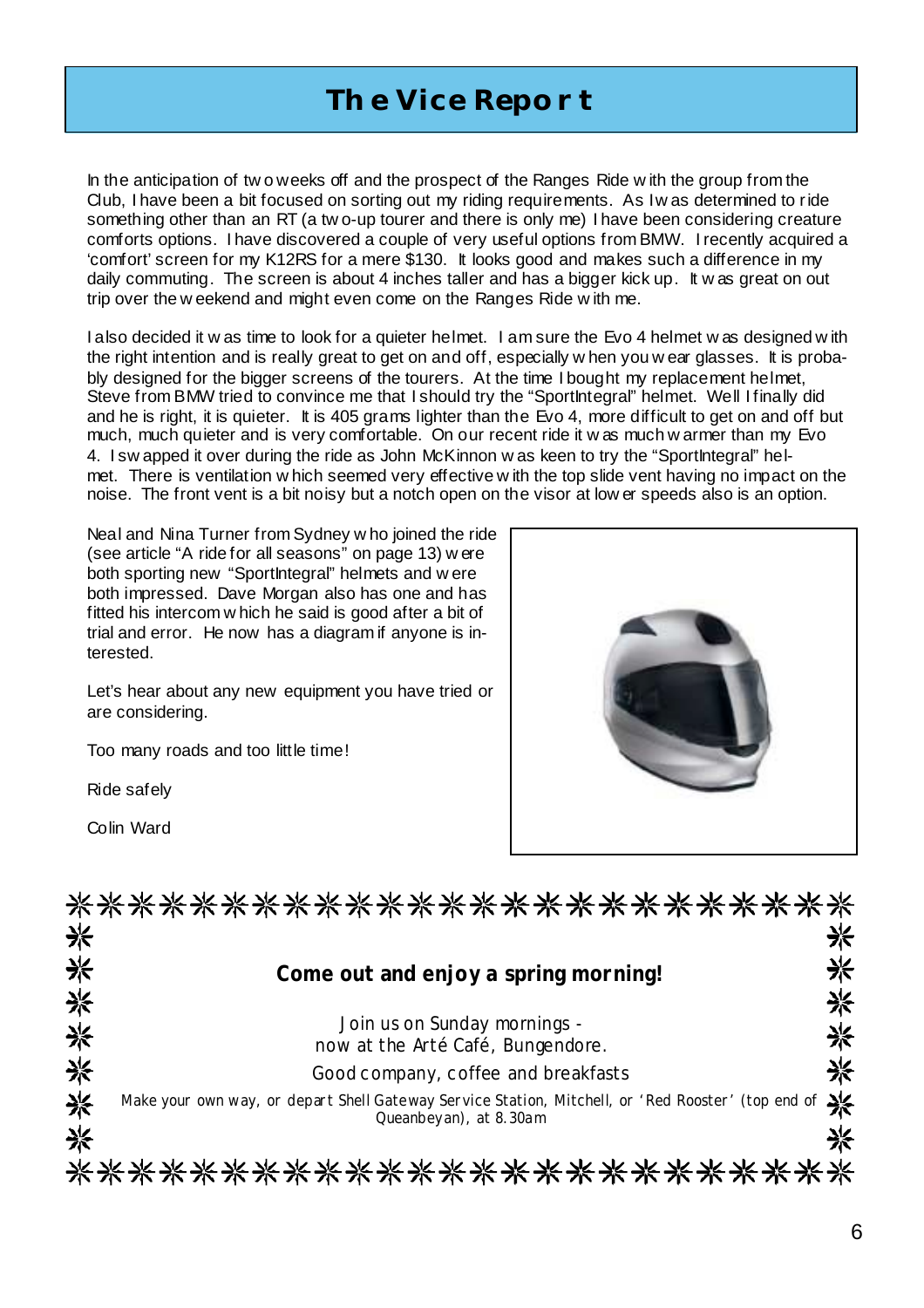# **– AIRHEADS –**

Airheads is a group of motorcycle enthusiasts who ride to different destinations in the district weekly or fortnightly depending on the season. The schedule includes short Saturday rides suitable for older Airheads alternating w ith longer rides and overnighters more suitable for modern machines.

#### **Airheads Ride Schedule: September/October/November 2004**

**Where:** Airheads rides start from the Ampol Servo, cnr Federal Highw ay and Antill St. WATSON

**When:** Departure time**: September: 10.00am; October: 9.30am; November: 9.00am**

(overnighters may commence earlier, please phone to confirm.)

**Contacts:** Peter Wilson - 0402 248 553 or Peter Robleski - 0407 280 477

#### Saturday August 21: **Gunning (150kms return)**

Ride to Gunning via Collector and Breadalbane, breakfast/ morning tea at Gunning; back to Canberra via Gundaroo and Sutton.

#### Saturday September 4: **Harden (240kms return)**

Ride to Harden via Sutton, Murrumbateman, Bow ning and Binalong, morning tea at Harden and return to Canberra via Boorow a.

#### Saturday September 11: **Bungendore (120 Kms return)**

Ride to Bungendore via Barton Hw y to Murrumbateman, then onto Murrumbateman and Bungendore Roads. Morning tea at Bungendore and return via Mac's Reef Road to Canberra.

#### Saturday September 18: **Wagga (overnighter)**

Ride to Wagga via Tumut, Adelong and stay in Wagga overnight. Return via Junee, Cootamundra, Harden, Binalong and Bow ning.

#### Saturday October 2: **Bungendore (120 Kms return)**

Ride to Bungendore via Barton Hw y to Murrumbateman, then onto Murrumbateman and Bungendore Roads. Morning tea at Bungendore and return via Mac's Reef Road to Canberra.

#### Saturday October 16: **Goulburn (200kms return)**

Ride to Goulburn via Bungendore and Tarago; morning tea at Goulburn; back to Canberra via Breadalbane, Gunning and Gundaroo.

#### Saturday October 23: **Gunning (150kms return)**

Ride to Gunning via Collector and Breadalbane, breakfast/ morning tea at Gunning; back to Canberra via Gundaroo and Sutton.

#### Saturday October 30: **Eden (overnighter)**

Ride to Eden via Cooma, Bombala and Cann River. Visit the local attractions and stay overnight. Return to Canberra via Candelo, Bemboka, Nimmitabel and Cooma.

#### Saturday November 13: **Braidwood (160 Kms return)**

Ride to Braidw ood via Mac's Reef Road and Bungendore. Morning tea at Braidw ood then return to Canberra.

#### Saturday November 27: **Young (approx. 300Kms return)**

Ride to Young via Boorow a, breakfast/ morning tea at Young, then return via Wombat, Harden, Binalong, Bow ning and Yass.

*\* Airheads rides are also approved ACT Vintage Veteran and Classic club rides. This schedule can also be seen on the web at www.actbmwmcc.org.au. Note that rides may be changed by general agreement. Oilheads and Waterheads welcome!*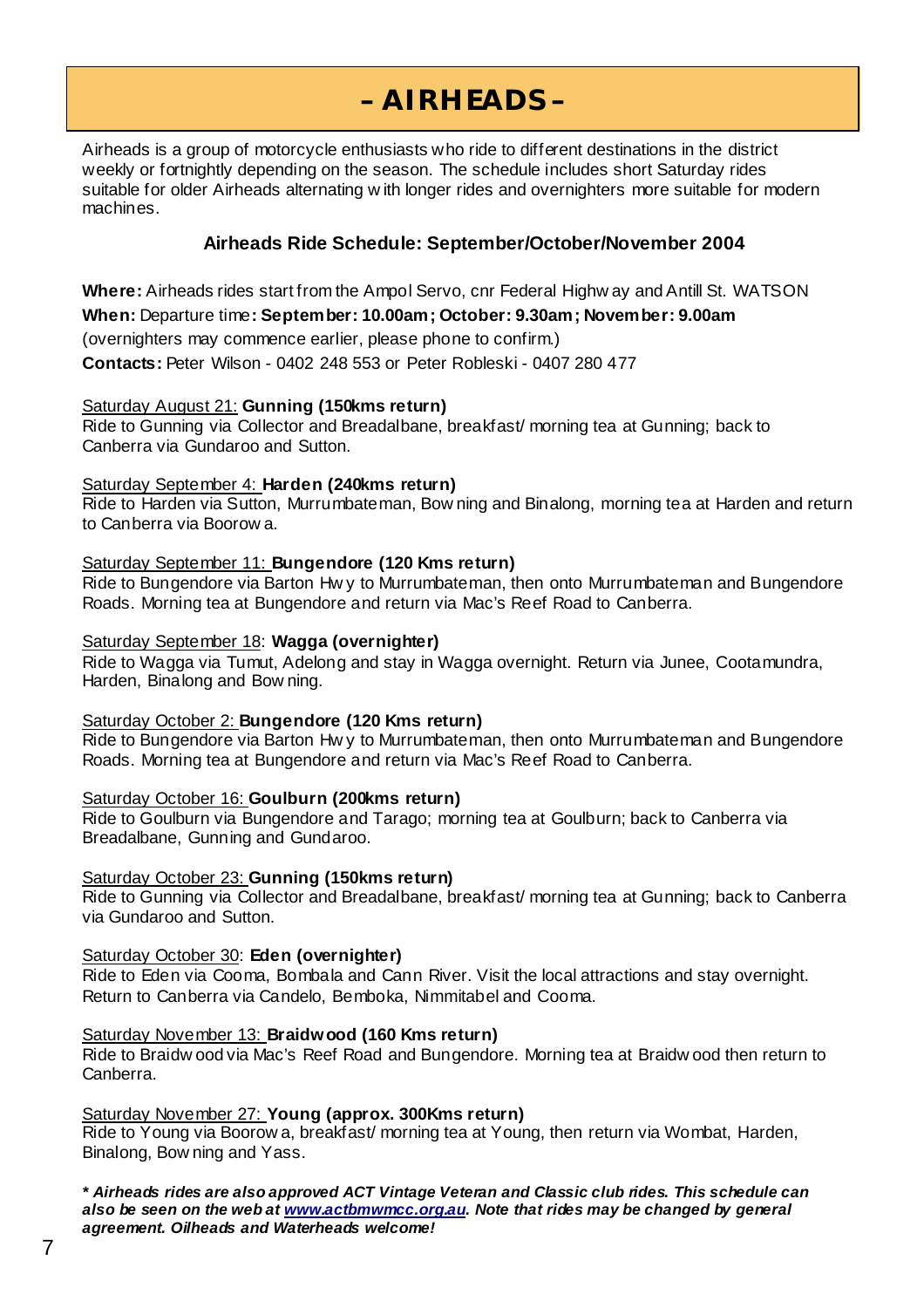# **Getting dirty out west**

### **Fred Pensko tells how an idle thought one evening turned into reality … and gives some good tips on outback riding.**

The plan is simple, bitumen Canberra to Renmark, then 4 w d track across to and up the Birdsville track, across to and dow n the old Strzelecki track, across to Innamincka dow n to Cameron's corner, Tibooburra, Broken Hill, Menindee, Ivanhoe, Griffith and back home, simple. Yeah Right.

Funny how easy these plans can be formulated w hen you sit in the comfort of your lounge room.

It all started a w hile back w hen Steve mentioned he w as due some leave. He thought he w ould love to get dirty.

He set to and began building racks to suit his NX 650 to carry spare fuel and w ater. The equipment test w as to ride to Hill End and back, satisfied, the big trip w as on. Tw o days before the start I decided to go with him. I'd take the 1150 GS. Would it be too big in the anticipated sand dunes?

#### **What to take?**

Anyway I w ould have to make a few quick decisions,

- 1. Tyre choice
- 2. Panniers or bag on top

Panniers to keep the w eight low ? Or take a chance keep the w eight high in a bag (if I have to foot it in the sand the panniers could break my leg if caught under them). The bag got the nod.

Next ring Hal to fit a Continental nobbie to the front and leave the Metzler on the back (matter of economics at this stage).

Steve headed out via Tumut, I'm still packing and leave later dow n the (yawn) Hume and w e meet at Maccas in Wagga. No drama second night w e camp at Renmark, get some road info and the next morning our first 4wd only track. Oh boy, our first taste of the fine sand that only the w est can supply. We covered only 100 kms on our first dirty day, we're tired and already asking "are w e there yet?"

#### **The Outback arrives**

Our first bush camp.—fantastic! Next day another 100 kms and w e reach Yunta. Age and fitness or big bike are catching up w ith me and I make the decision that maybe this w asn't such a good idea. I take another look at the enormity of the distances yet to be covered. Considering we had taken tw o days to cover 200 kms. I decided discretion the better part of valour and anyw ay hadn't I alw ays wanted to see Wilpena Pound?



Steve (w ho by this time w as beginning to enjoy himself on the lighter bike) and I shook hands wished each other good luck, Steve headed for Arkaroola, I headed for Wilpena. Tw enty kms south I came across a dirty short cut to Haw ker. That bit w as just dirty and not quite so sandy, the GS flexed its muscle and I w as in Wilpena by... w ell early enough to get the rim w alk in well before dark.

Lying in bed that night and having had a much more relaxing day, my mind began racing again. When I get back home I'll reckon, I shoulda, I shoulda. The next morning w ithout really know ing it I jumped on the beast and turned left through Blinman, Leigh Creek and made camp at Marree. I figured our distances to be similar so Steve shouldn't be too far aw ay. Anyway Iw as planning a rest day at Birdsville so w e'd catch up there. So far so good.

8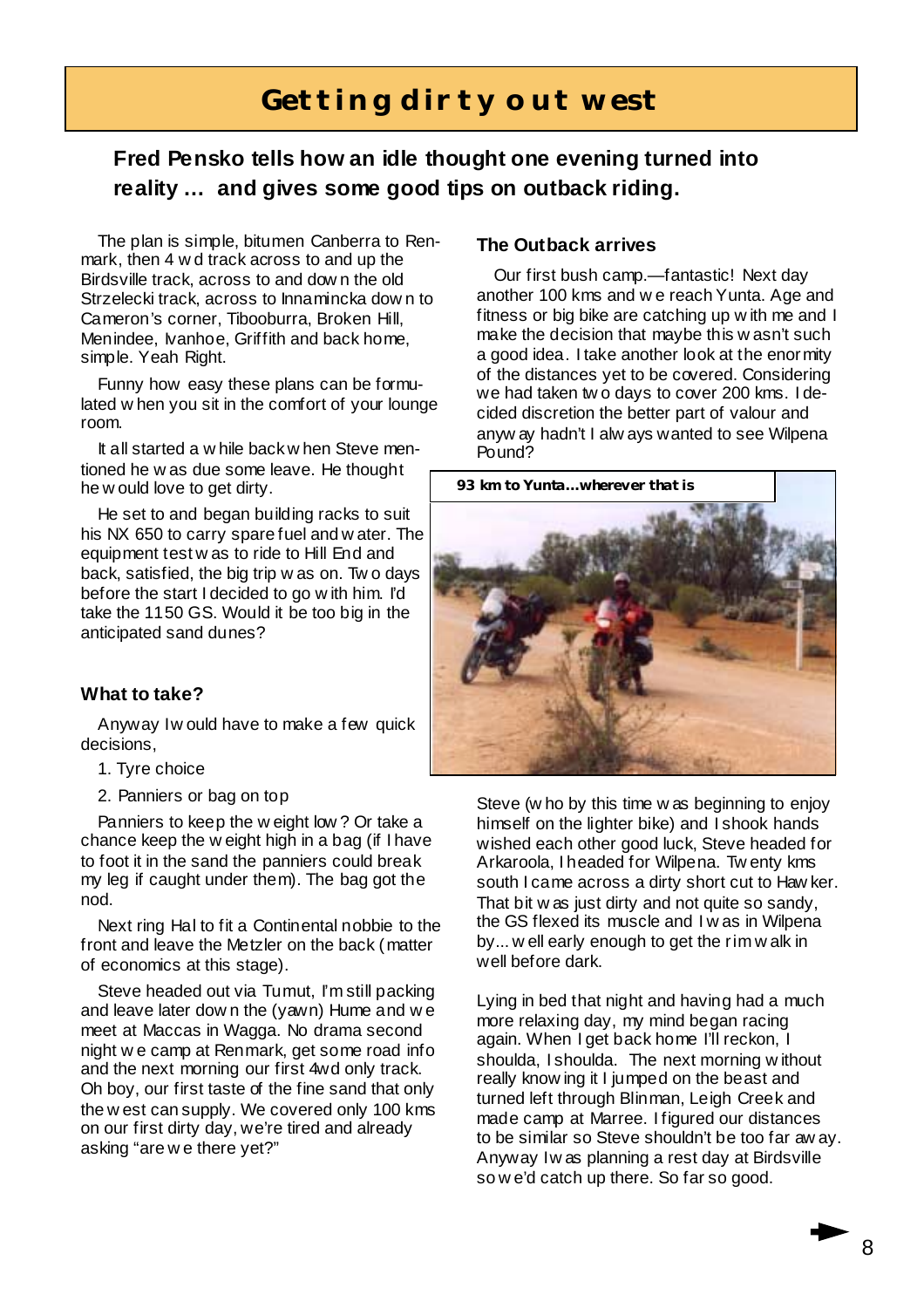# **Getting dirty out west**

### **Technical tyre stuff**

I played around w ith the tyre pressures keeping in mind Hal's w arning about the possibility of the tubeless tyres rolling off the rim if pressures were too low . I also had to factor in the rocky terrain and the possibility of punctures. A lot of the 4w ds were getting cuts in their side w alls. So I w as running higher pressures than I w ould have liked. I figured having a hard time in the loose stuff was better than sitting on your hands w ith a flat tyre as company. There isn't too much help out there for a motor cycle and you can only carry so much stuff.

Waited for Steve a full day at Birdsville. Spent sometime making fuel calculations and decided *5*  litres should cover it. No sign of Steve and I am all revved to go.

### **Where's the fuel going?**

The first tw enty kms is over the w orst corrugations you can imagine, the next 150 kms is rocky the smallest are golf balls and the biggest are tennis balls. By now I question my decision, no matter I am locked in. Too far to go back too far to carry on with this crap so before Cordillo Dow ns (7500 square kms) I set up my bush camp and a little fire. The *5* litres are in the tank and now I divide my attention betw een staying upright and the fuel consumption. The fuel gauge is trying to tell me that I am not going to make it. Where the hell is the fuel going?

Had occasion to chat to a 4w driver about the road condition, - oh shivers he said I w ouldn't like to be riding a bike over the next 80 kms, it's all deep sand, pretty w ell continuous. Good one Freddie, good choice to keep going, now I definitely w on't have enough fuel. With that I just had to ask did he have any spare fuel. She shook her head but his w as nodding, "yeah I got some for the geny you can have, 10 litres". I'm sure I'll only need a splash, "na go ahead take the lot, I'll get some more". Turns out I w ould have been short by almost 5 litres (bloody long w alk that w ould have been).

Overnight at Innamincka, great camping on the tow n common by Coopers crossing. Next day dow n the old Strzelecki track, then roller coasting over the sand dunes to Cameron's corner. Refuel and more nasty corrugations, spot a dingo and

set up another bush camp. What a beautiful sky. Now it's Tibooburra, dow n the Silver City track to Broken Hill across to Menindee, (unable to find the w ater that used to be in Menindee Lake) Ivanhoe, Booligal, Gunbar, Griffith and home.



### **My tips for outback riding**

**Tyre choice** was good for what I did. The nobbie gave more traction on the front and the Metzler's less traction on the rear meant the front w asn't being pushed to w ash out as much in the softer sand.

The **tyre pressure** was manageable and I didn't get a flat so pressure was probably O.K.

#### **Ride to road condition**

Be careful w hen asking for road conditions from 4w d as their idea of good and bad can vary considerably from ours, depending on your ability.

**Panniers** I believe I w ould have had an accident had I taken the panniers. The legs w ere all over the place on a few occasions, you know how it is when you're a passenger on your bike in the sand.

**Did not drop the beast,** If I had I'd probably still be there.

**Fuel —** w hen doing your fuel calculations factor in adverse road conditions including head w inds and then throw in an extra 5 litres

**The beast R1150GS** you can't beat the beast when you finally turn its head for that long run home.

P.S. At the time of writing Steve is asleep in Broken Hill.

That's how we spent two w eeks in July, how did you spend yours?

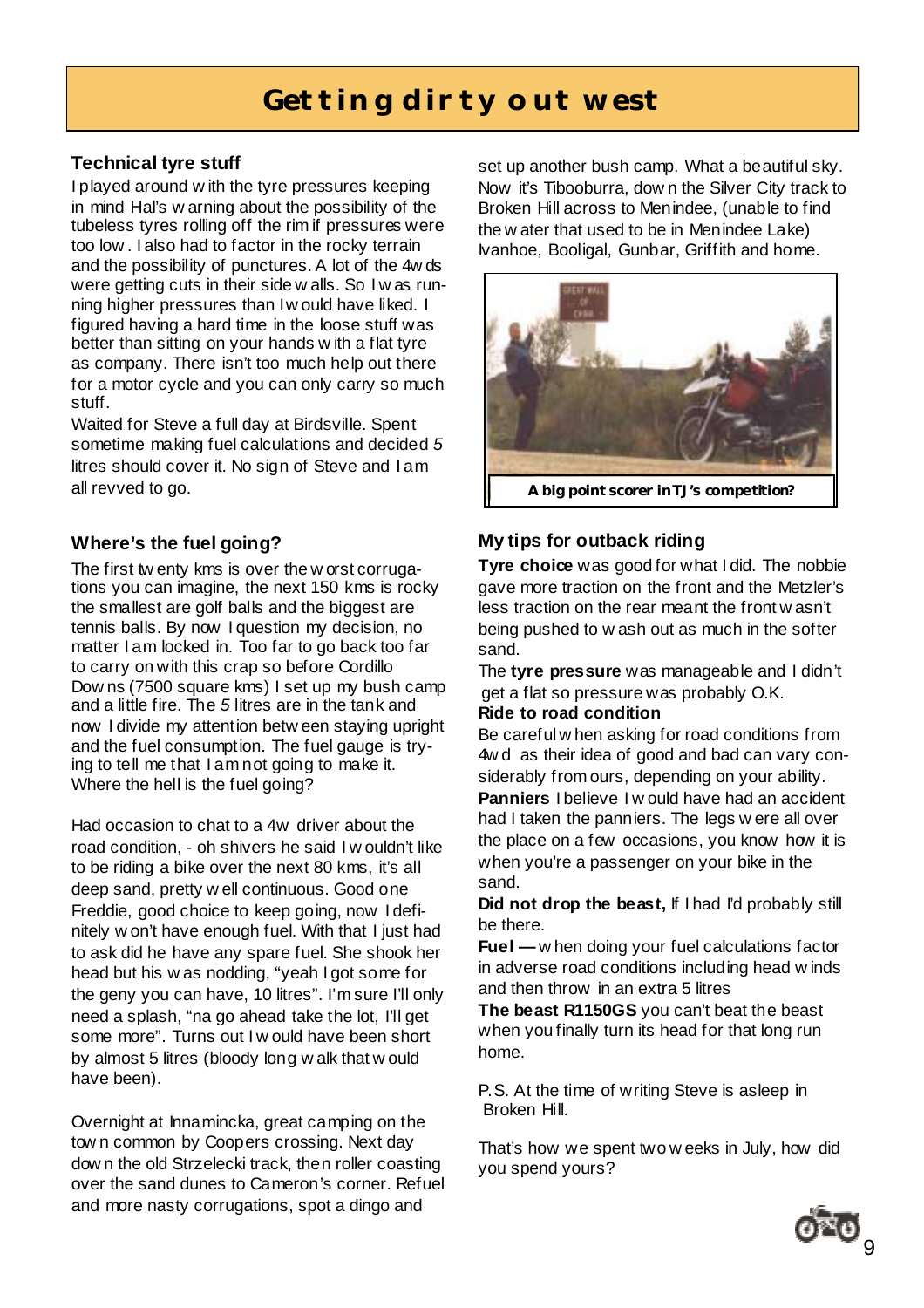



#### August 2004

Warm greetings to all club members,

#### *Latest News*

Although it doesn't do much for the enjoyment of motorcycling, it's been great to see a bit more rain every now and then – and I know that a bit of the wet stuff doesn't deter our dedicated BMW riders! We hope everyone is happy and healthy and dodging those winter bugs. A bit of news from your local dealer...

#### K 1200 Staff Change

It is with great regret that I must announce that our Sales Manager Stephen Littlehales is leaving Rolfe Classic. Steve has made a great contribution to our company, but is now leaving to pursue a different career. We wish him all the best!

Some of you may have met Rob Jones during your visits to the dealership. Although Rob has not been with us for all that long, he has excelled in all aspects of the business, and has especially impressed us with his efficient and caring customer service. With Steve's departure, Rob will be taking over the main role in BMW Motorrad – a role in which we know he will excel. Rob has been riding motorcycles around the farm since he was in nappies and his father is actually a club member; as well as being the proud owner of a new R1200GS! I am sure that you will all make Rob feel welcome in his new role, and I know that he is looking forward to establishing a great relationship with the club.

#### Winter Riding

With winter's icy tendrils well and truly finding its way into most of our bones, it might be time to check out the latest range of Riderwear. Keep all your bits nice and warm!



Rolfe Motor Corporation No1 Pty Ltd A.C.N. 008 629 436

> 2 Botany St Phillip ACT 2606

Telephone Telephone (02) 6208 4111

Facsimile Facsimile (02) 6208 4112

Service Telephone (02) 6208 4144

Service Facsimile (02) 6208 4123

Parts Telephone (02) 6208 4155

Parts Facsimile (02) 6208 4123

Dealer Principal Brian Joseph

#### **Demonstrators**

We currently have demonstrators covering almost all of the available models in the BMW Motorrad range. Don't forget that we also turn these bikes over on a regular basis and are always happy to help you save some \$\$ on a low kilometer demonstrator. Current exdemonstrators include the R1200C Montauk, Scarver, K1200GT and R1150R Rockster just to name a few..

Regards and good riding!

Greg Newman and the team at Rolfe Classic BMW Motorrad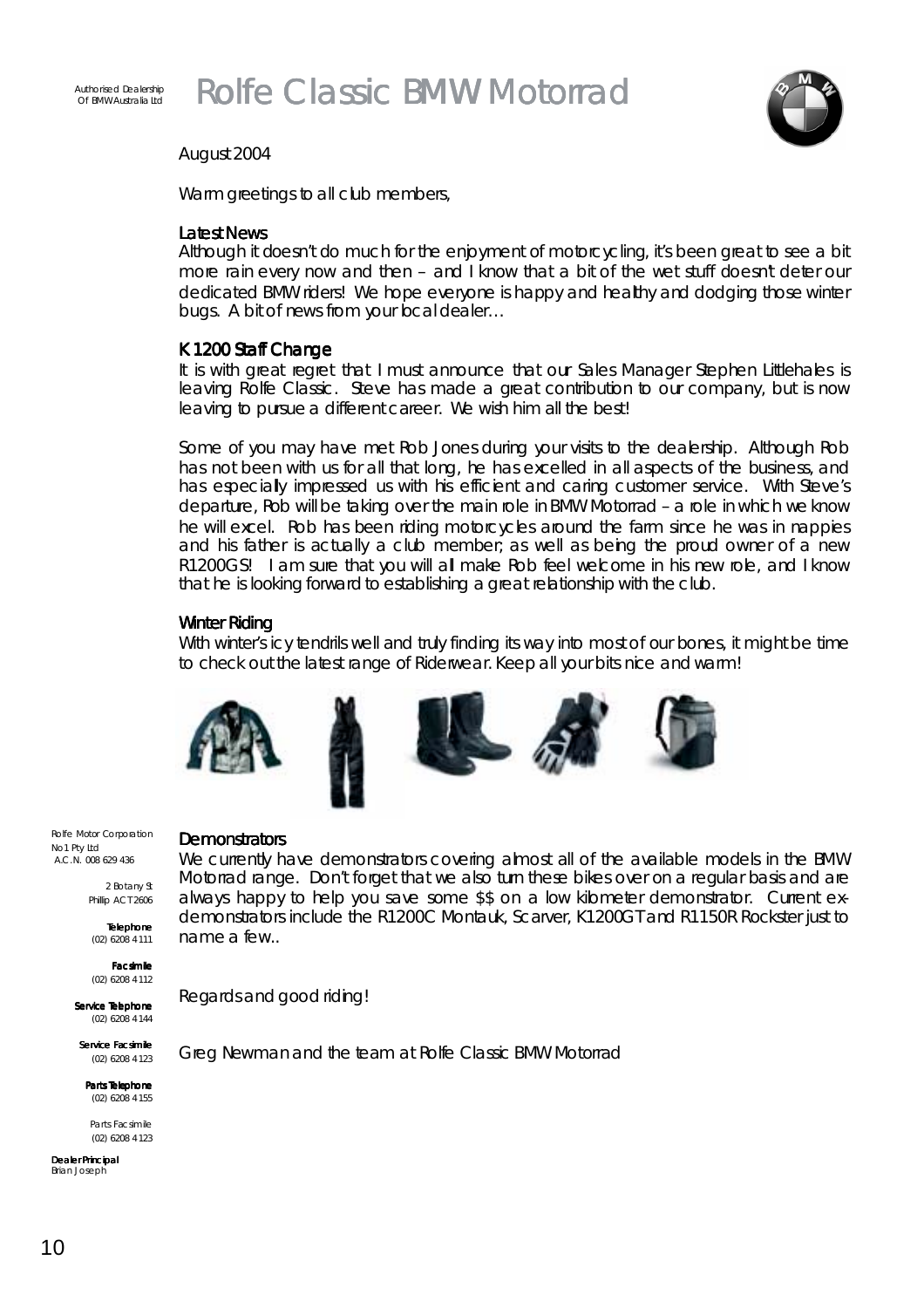# **INTERNational Delegate's Report**

### **This is the first update on international clubs matters from Stewart Garmey, the new BMWCA international delegate.**

Firstly, thanks again for your vote of confidence and support in appointing me to be your delegate to the International Council of BMW Clubs. Coming from a car background, I don't have a lot of experience w ith the motorcycle side of our interest, but you can be assured everyone w ill receive as much support and representation as I can muster.

I invite comment on any issue that you feel needs representation or discussion.

My plans for this role are:

I w ill attend the Delegate's Meeting, International Council in Spartanburg SC, 18-21 September. On my return I w ill provide you all w ith a full and comprehensive report on w hat was discussed and resolved at the conference.

I am now on the emailing list from Mobile Tradition w hich means I w ill receive regular updates on international matters. These I w ill condense into a useable format, again for inclusion in your magazines. It is important your members are aw are of what is happening internationally.

Locally, BMWCCV has expanded into Tasmania w ith the establishment of a "Tasmanian Chapter" who are experiencing exceptional interest. The Tasmanian members w ill decide later w hether to become a Club in their ow n right, or stay as a Chapter of Victoria. Whatever they decide, they are welcome as new members! Both Tasmanian dealerships are right behind the new group who w ill host a touring party from BMWDCNSW later this year.

If there's anything I can help you w ith please don't hesitate to contact me through Martin Gillbert, your Clubs Australia Delegate. I have already arranged tw o visits to the Mobile Tradition Heritage Collection for our members touring Europe!

Best regards to all ...

Stew art Garmey

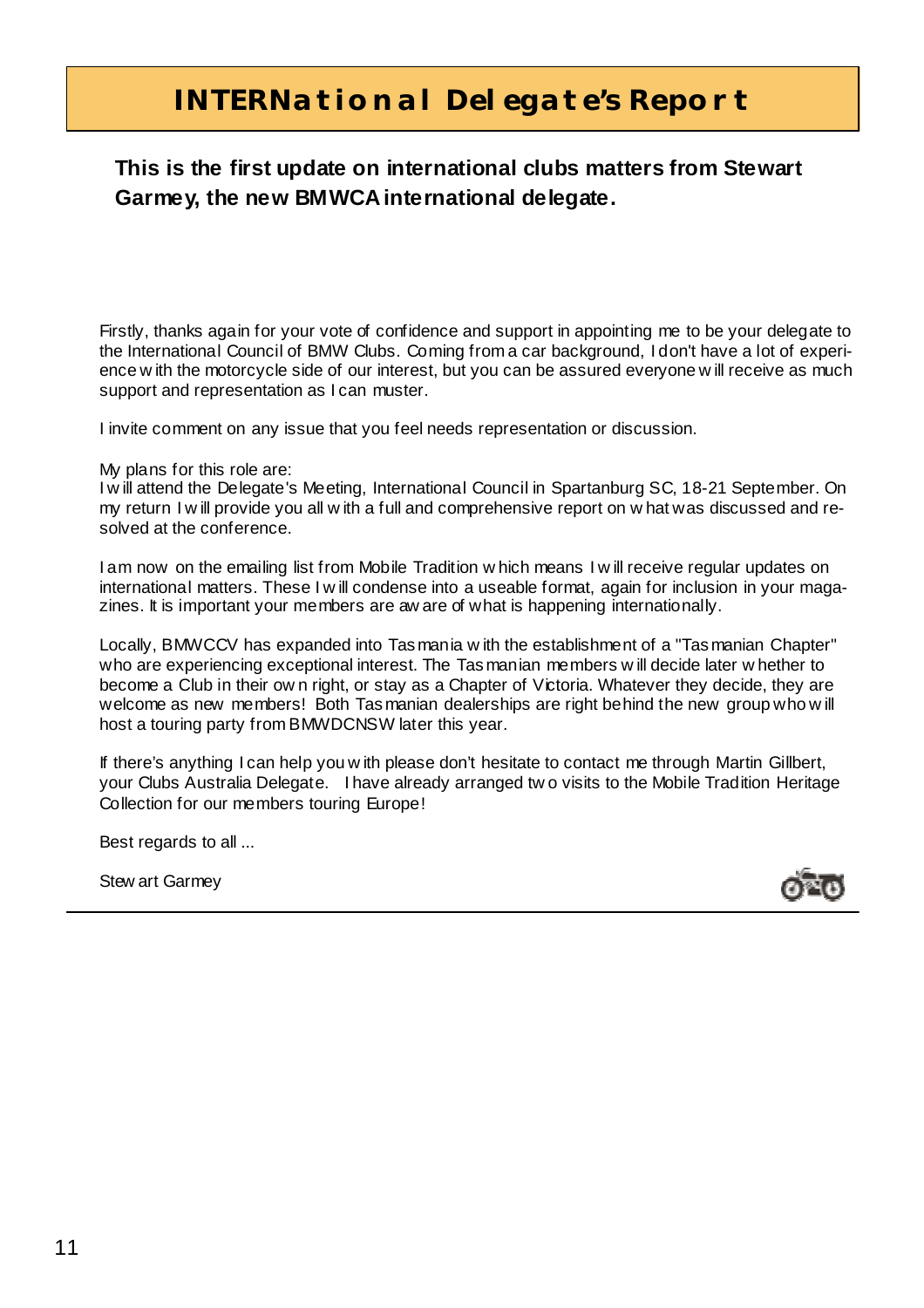# **Mark's Awakening**

#### **Mark Bottomley reports on a Sunday ride that went horribly wrong for someone**

Stardate 2004.01.08

Captains Log

Started out as a pretty ordinary day. Decided not to go on the Collector breaky run as I had committed myself to partaking in the Big Boys Tools & Toys Expo being held at my child's school.

Did the usual thing of a Sunday and rousted everybody out for a cooked breakfast of my ow n design. Took the Beemer dow n and propped it in an auspicious place for all to see (only one of it's kind there, Action Motorcycles and Scott's Big Boys Toys in abundance).

Spent the day fielding questions and trying to convert the meek to join in the fun. Finished up about 3PM and escorted the family home.

Feeling a bit antsy 'cos I hadn't been out for a fang in 2 days. Jumped on and mosied on out. Decided to do the Tidbinbilla run from North to South via Uriarra Crossing just to stretch out the time a bit. Had a great old time as usual opening the beast up to 1xxkph as much as possible to blow out the cobw ebs (both the bike & me).

Everything going w ell and w as on the home stretch from the turn off from Tidbinbilla Road to Point Hut. Follow ing a 4WD and deciding to myself w hen I should blow them aw ay when we both rounded a corner and there it w as. A smoking wreck and a body on the w ayside.

The 4WD had pulled over up front and I pulled in behind and immediately called for the Ambo's (thank F for the baehr unit).

Poor bugger had rounded the corner too fast and gone for the dirt on the other side of the road. Only problem w as that he had headed for a culvert, seen it too late, braked, gone in to the other side of it and hit very hard. Bike ended up further from w here he had landed w hich pretty much show ed the speed that w as attained.

Blood on/in the helmet and much pain as w ell as a broken right arm immediately evident. Others stopped to aid and render assistance. Much milling about and confusion as to w hat to do in the situation. Some took control and assisted as much as possible until professional help arrived. Bike a complete mess.

Why do w e do it? I know why I do, 'cos I like it. Mind you I almost came a cropper on that very same corner about 2 w eeks after I had picked up my pride and joy back earlier this year. I ended up only over the other side of the tar and thank Christ there w as nobody coming the other w ay!

Enjoy, but be careful.

Log off.

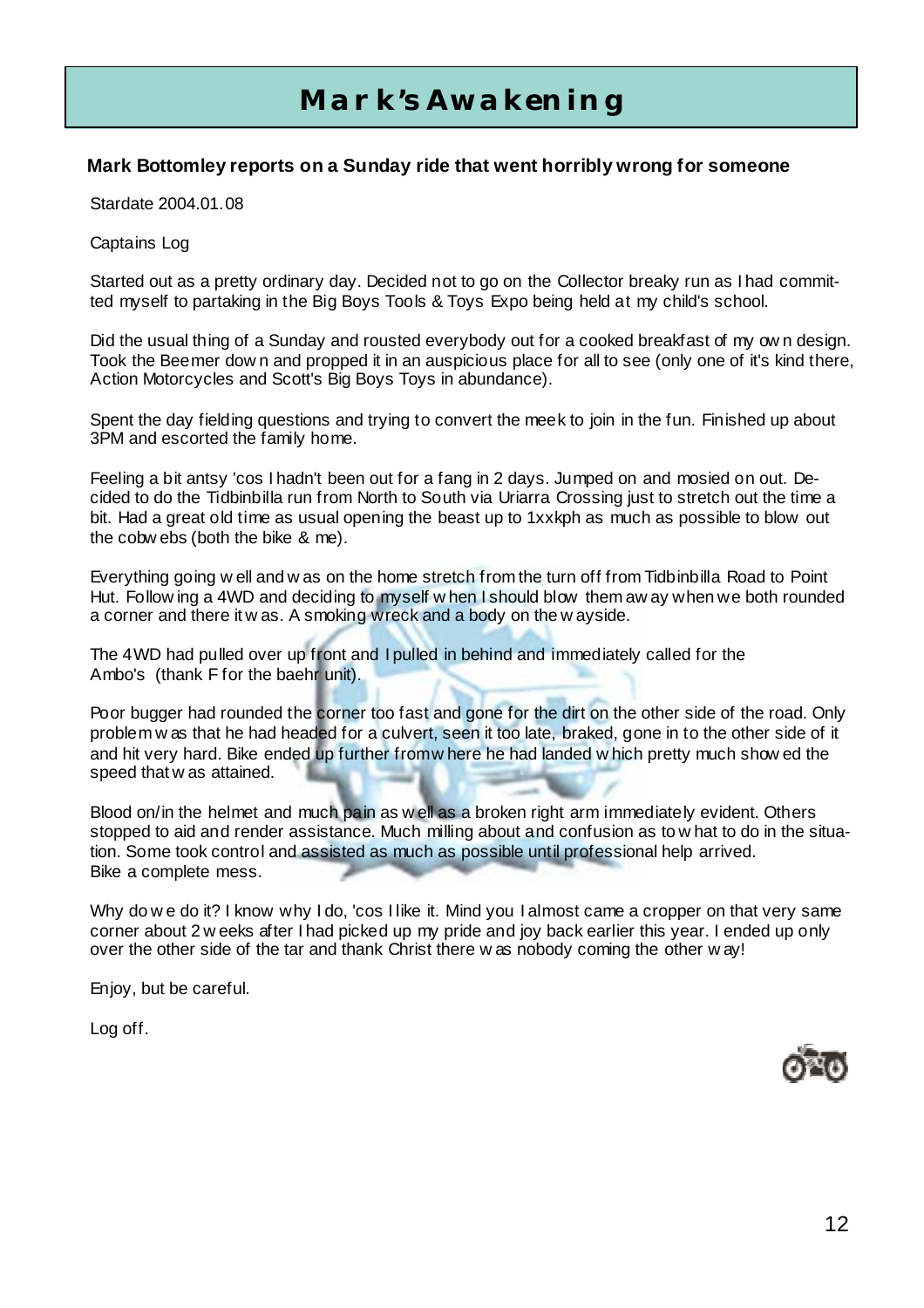# **A Ride for all seasons**

### **Without going to Melbourne, Colin Ward experiences four seasons in one day.**

Months ago we had scheduled a ride for the weekend 14/15 Aug through the Kangaroo Valley to Berry and home via the coast road and back up the Clyde. The weather forecast for Canberra was not brilliant so it seemed like a good idea. Several intrepid souls duly gathered at the Red Rooster and after a brief discussion agreed that the weather could not be any worse elsewhere. Ummm!

The intrepids included John and Leah McKinnon, Dave Morgan, Mark Bottomley and Ray Coxon on R 1100/1150 RTs, Andrew Snelling on an F650 GS with Ps, Leena on her F650 Scarver and yours truly on a K1200 RS. Neal and Nina Turner on a K1100RS joined us from Sydney.

We were nearly blown off our bikes between Bungendore and Goulburn on the Tarago Road. It is quite a challenge with the bikes at about 45 degrees on a straight road. None of the bikes seemed to fare any better. There was some respite on the Bungonia road as it is protected by the trees on either side and besides we were going with the wind.

An enforced stop at Marulen as one of the intrepids on a Red (cherry) R1100RT was short on fuel: would not happen on a K. Then it was off the highway and up to Bundanoon to the Bike Shop Café for coffee and cake. It was about 10.30 so it was time for a coffee. Here we were joined by Neil and Nina. A quick stop at Fitzroy Falls confirmed that there had not been much rain in the catchment area or at least if there had, the water storage nearby was not overflowing.

As we neared Milton it became apparent that we were in for some nasty weather before we got home, as if the gale force winds to date had not been enough. Did I mention that it had been sunny from Kangaroo Valley? At Ulladalla we stopped for the mandatory pit stop and where necessary fitted weather proofing.

The rain was just enough to make the ride to the Bay a bit tricky as we seemed to be riding into the rain most of the way. By now it was clear that it would be a case of how far from home we would be when it got really dark. Just before Batemans Bay the rain deared and the ride up the Clyde was good; apart from the occasion low sun in your eyes as you came around a corner, so too the ride to Braidwood. Dave decided that a stretch and a coffee from the bakery was his preference so the rest of us headed home.

Leena had some misgivings about the possibility of kangaroos on the road (and just missed a fox) while the rest of us just wanted to get home. It was dark by Bungendore and we made it home safely by about 6.15pm having clocked up just short of 500kms from Queanbeyan.

Made a mental note to put this ride on our list for the summer months when the days are just a bit longer.



The road into and out of the Valley are now signposted at 60KPH and wouldn't you know it the Police sign in the Valley confirmed that the target of the police was "Motorcyde Speeding".

 Down to Nowra and up a very windy road to Berry were the sign on the Berry Pub (northern end of the town) confirmed that it was the last pub for 100 metres. The food was good and all served together and yes it was hot. Didn't seem to be that hard.

**In Ulladulla considering our options with the threatening sky in the background**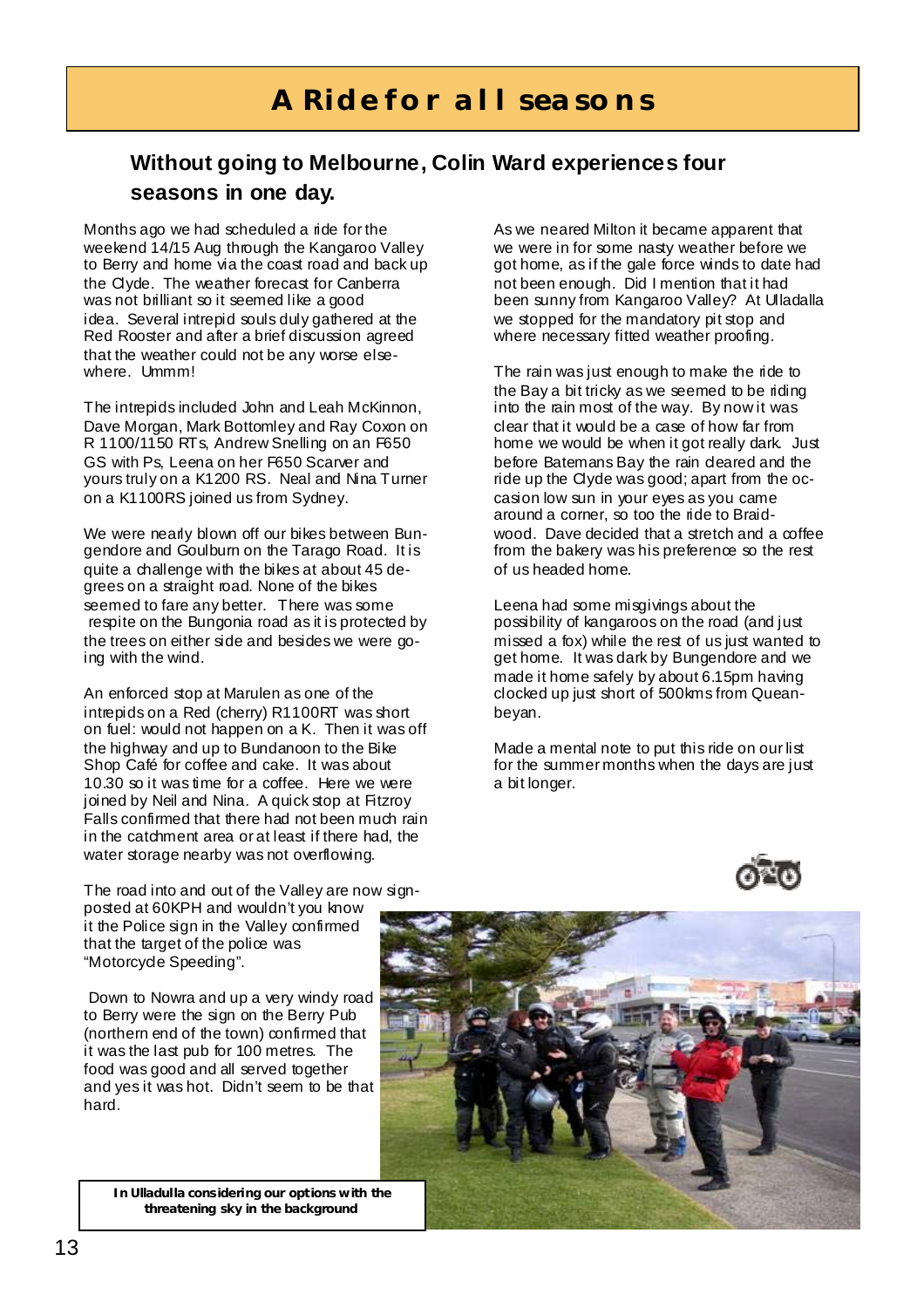# **Breakfast at collector**



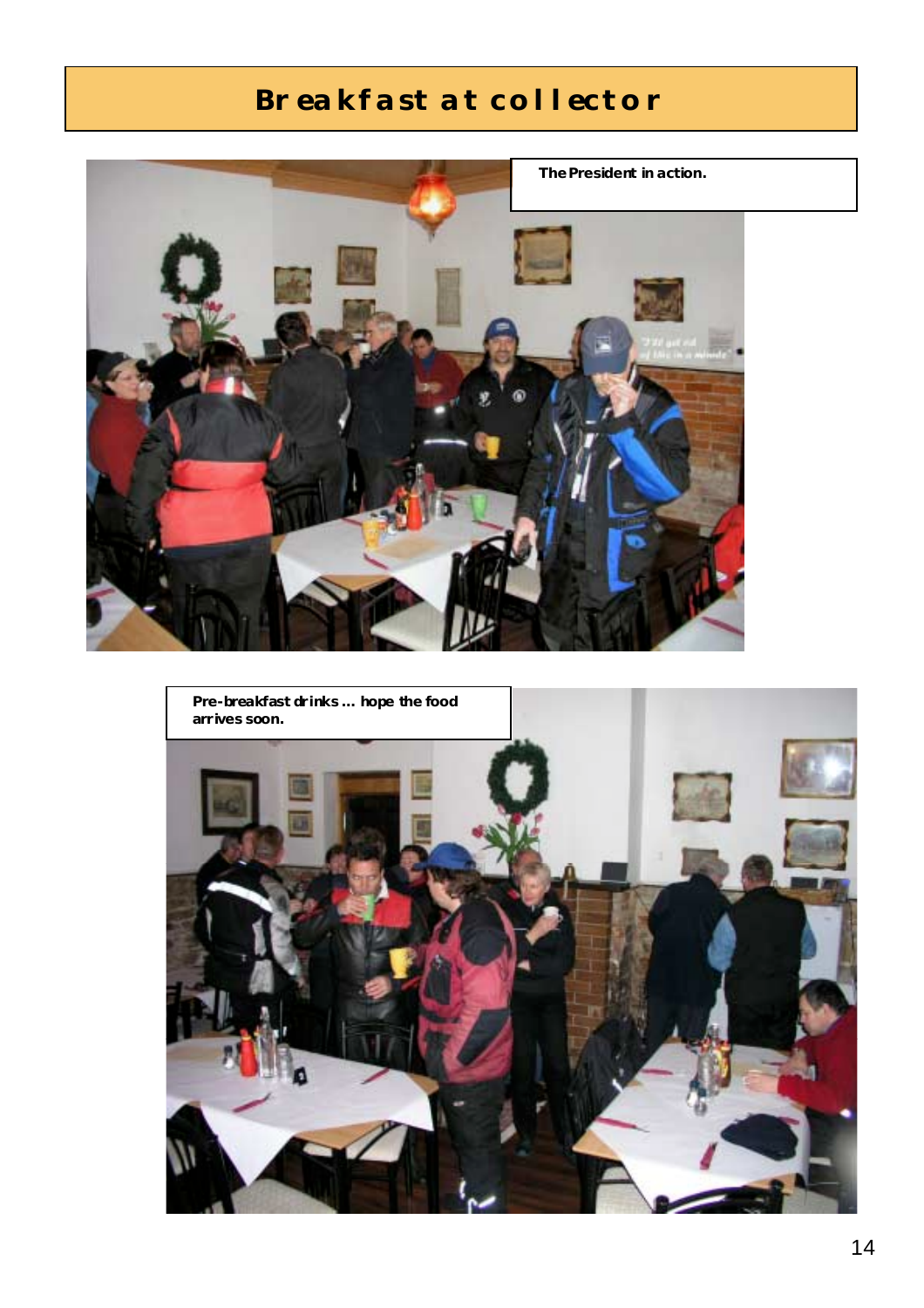#### **Committee meeting held 12 August 2004 at Leena & Colin Ward's**

Present: Peter Stanfield, Colin & Leena Ward, Stephen Hay, Ian & Jeanette Hahn, Martin Gilbert, John & Leah McKinnon, Pam Paull, Louise & Ray Coxon

Apologies: Roger Paull, Peter Oliver

Amendments. None

**President:**Peter Stanfield. Pam w ill do the new s letter in the absence of Roger. Start making arrangements for Rally 23 & 24 October. Need to put ads in magazines. The Rally w ill be self catered. John McKinnon to check with ranger re site & fires. Peter Stanfield to check on firew ood and badges. Trophies for Rally look for options. Concours 10 October at Tidbinbilla. Bermagui organise menu and turn up Please let Leah know if attending. Will depart Williamsdale 9:00.

**Vice President:** Colin Ward – Not much more to add.

**Secretary:** Stephen Hay – No new or renewed memberships. Invitation for our club to be linked on a largely car w ebsite was not accepted. Usual collection of other peoples magazines, postcard from Paul Pelczar in Iraq. CPS Credit Union Statement. Letter from BMW Touring Club w ith details of new office bearers. Tax invoice for Entertainment books \$400.00. In reality this w as \$80 as w e only purchased two books.

**Treasurer:** Peter Oliver - .Apology

**Editor**: Would like some articles. Will be smaller as Pam (Lady Editor) is standing in for Roger w ho is recovering from an appendix operation.

**Membership:** Ian Hahn – No new members this month. 267 members in total.

**Merchandising:** Louise Coxon–Late order put in w ill be ready for next meeting. 10 Additional caps ordered.

**Ride Coordinator:** John McKinnon – The upcoming rides and events w ere discussed that are detailed in the What's On section of the magazine.

**Social Secretary:** Leah McKinnon – 5th September Breakfast Paragon Café, Goulburn. 10 October Concourse and brunch Tidbinbilla. 1st September Chomp & Chat Maestral Restaurant, Weston. Most of the regulars w ill be on the Ranges ride. Various venues to be checked for Christmas party possibilities.

**Clubs Australia Delegate:** Martin Gilbert – Very quiet

**Webmaster:** Ray Coxon. – Bad link to clubs Australia on front page fixed. Some experimenting going on w ith new website templates.

**Ranges Ride Itinerary** – Peter will send a file to all participants.

**General Business:**.Our charity donation to the refurbishment of the Patients/Visitors Lounge in the Cardio-Thoracic unit at The Canberra Hospital is being used. The room has now been painted and the furniture w ill be arriving the middle of next month.

Life members have been circulated w ith forms to update w ith their details. Apparently some of them don't have email addresses.

**Next meeting 16 September at Peter Stanfield's**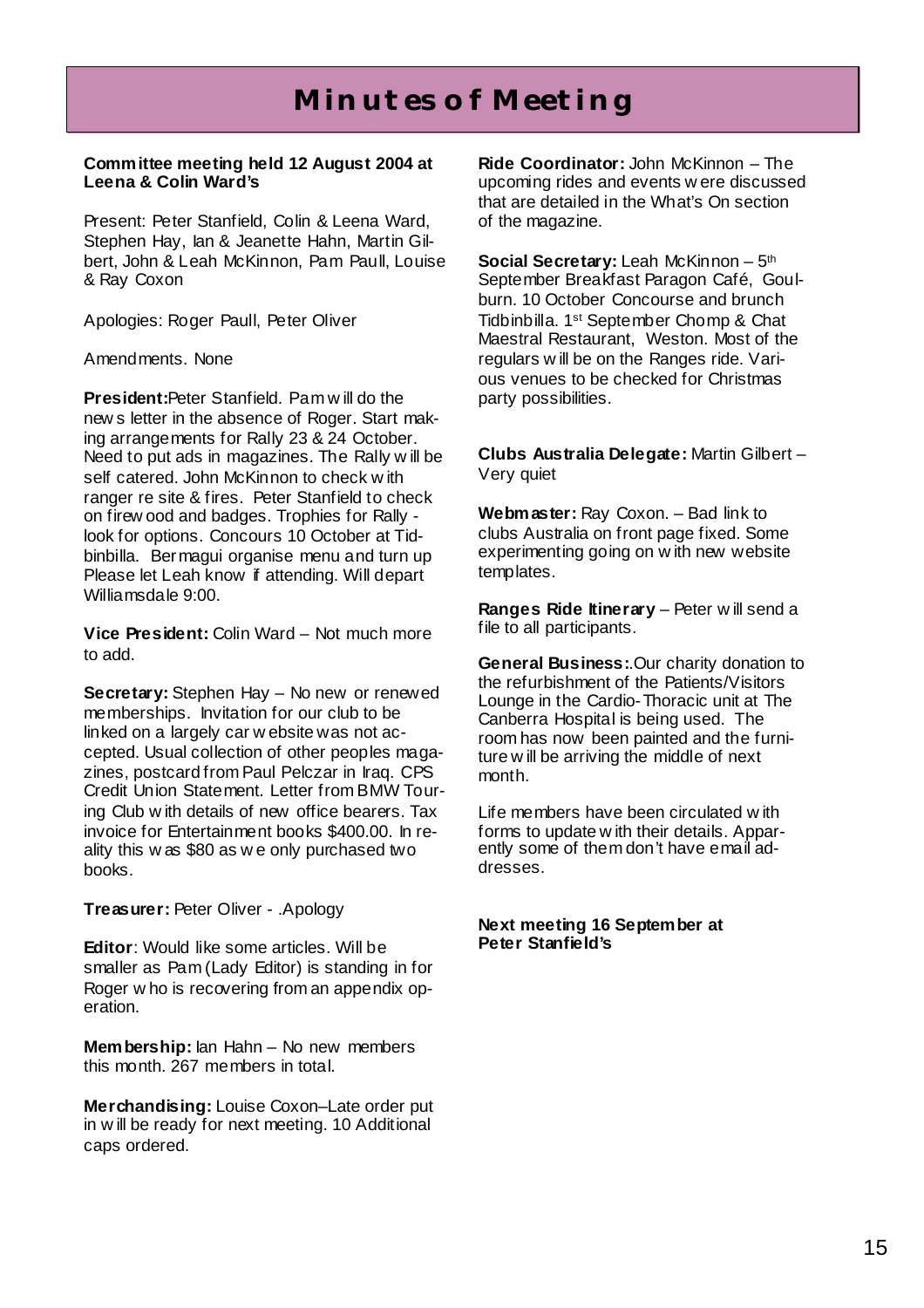

### **2004 TJ's TYRES TOURING COMPETITION**  For ACT BMW Motorcycle Club Members

### **Hal Caston of TJ's Tyres**

#### **Hal Caston of TJ's Tyres sponsors the competition and will give the major prize - a set of tyres up to the value of \$450.**

The competition runs from May 2004 to February 2005. Members gain points through photos, (i.e. of member, bike, location/sign), like under the previous rules, or by attending dub riding events.

Point scoring is weighted to encourage long distance touring and regular attendance at club rides, which include Airheads and Gravel Surfers organised and advertised rides

#### **DETAIL OF HOW TO SCORE POINTS AND WIN ARE IN PREVIOUS ISSUES OF THE NEWSLETTER. A photo at TJ's Tyres is compulsory for entry into the competition.**



# **ACTMBWMCC Merchandise**

 The Club has for sale a range of good quality clothing (embroidered w ith the club logo) at very reasonable prices. Come along to the next club meeting to see the sample range. You can also purchase or place your order (cash or cheques only) at the meeting w ith Louise Coxon, our Merchandising Officer. Orders can be collected at the next meeting.

| Polar fleece zip jacket (mens or<br>womens available)    | Black, navy or red                              | \$45 |
|----------------------------------------------------------|-------------------------------------------------|------|
| Polar fleece contrast vest (unisex)                      | Black/red, black/gold, black/<br>grey, navy/red | \$40 |
| Long sleeve denim shirt (unisex)                         | King Gee medium blue all<br>cotton              | \$35 |
| Long sleeve chambray shirt (mens or<br>womens available) | Light blue all cotton                           | \$48 |
| Mens rugby top                                           | Navy with denim collar                          | \$42 |
| Ladies rugby top                                         | Navy or red with w hite collar                  | \$30 |
| Short sleeve polo shirt (unisex)                         | Black, charcoal or navy with<br>contrast trim   | \$35 |
| Thinsulate beanie                                        | Black or navy                                   | \$25 |
| Neck w armer                                             | Black or navy                                   | \$20 |

**In response to many requests we now have a new peaked cap with club logo for \$20.**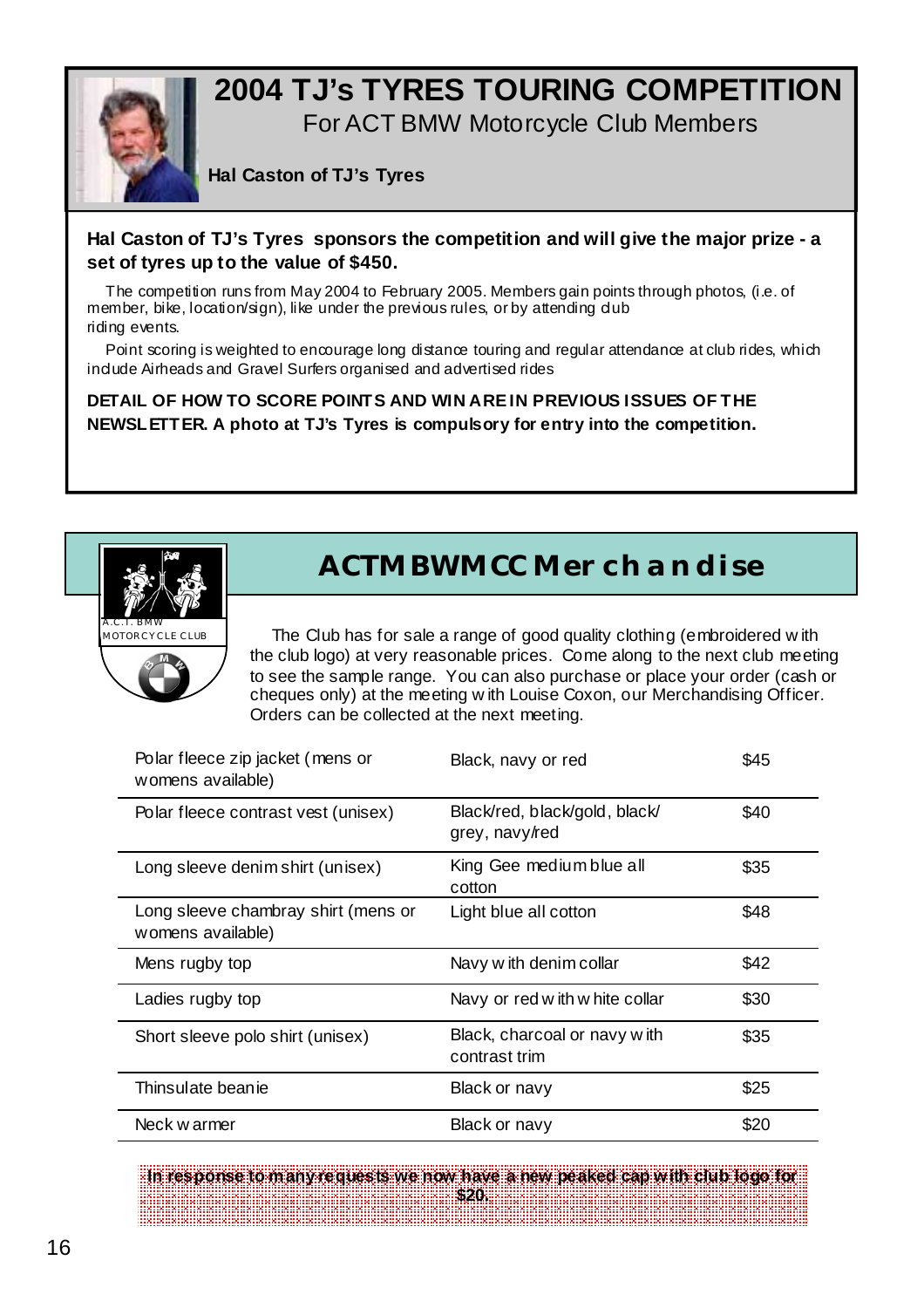# Looking to insure your BMW Motorcycle? We can help you!\*

### **New England Insurance Brokers Pty Ltd**



218 Jimmy Mann Road, Stanthorpe Qld 4380 (PO Box 358, Stanthorpe, Qld 4380)

> **Phone: 07 4681 2877**  Fax: 07 4681 2427 Email: admin@neib.com.au

Motorcycle Insurance Specialists Insuring members for over  $12$  years. Quality product, service and competitive prices.

# Ring and give us a try!

(NB Non BMW sports bikes for under 40 riders are excluded)  $*$  Subject to

underwriting

# **Wish you were here??**

Great to receive this postcard from club member Paul Pelczar in Iraq. Keep safe Paul and w e look forward to seeing you home soon.

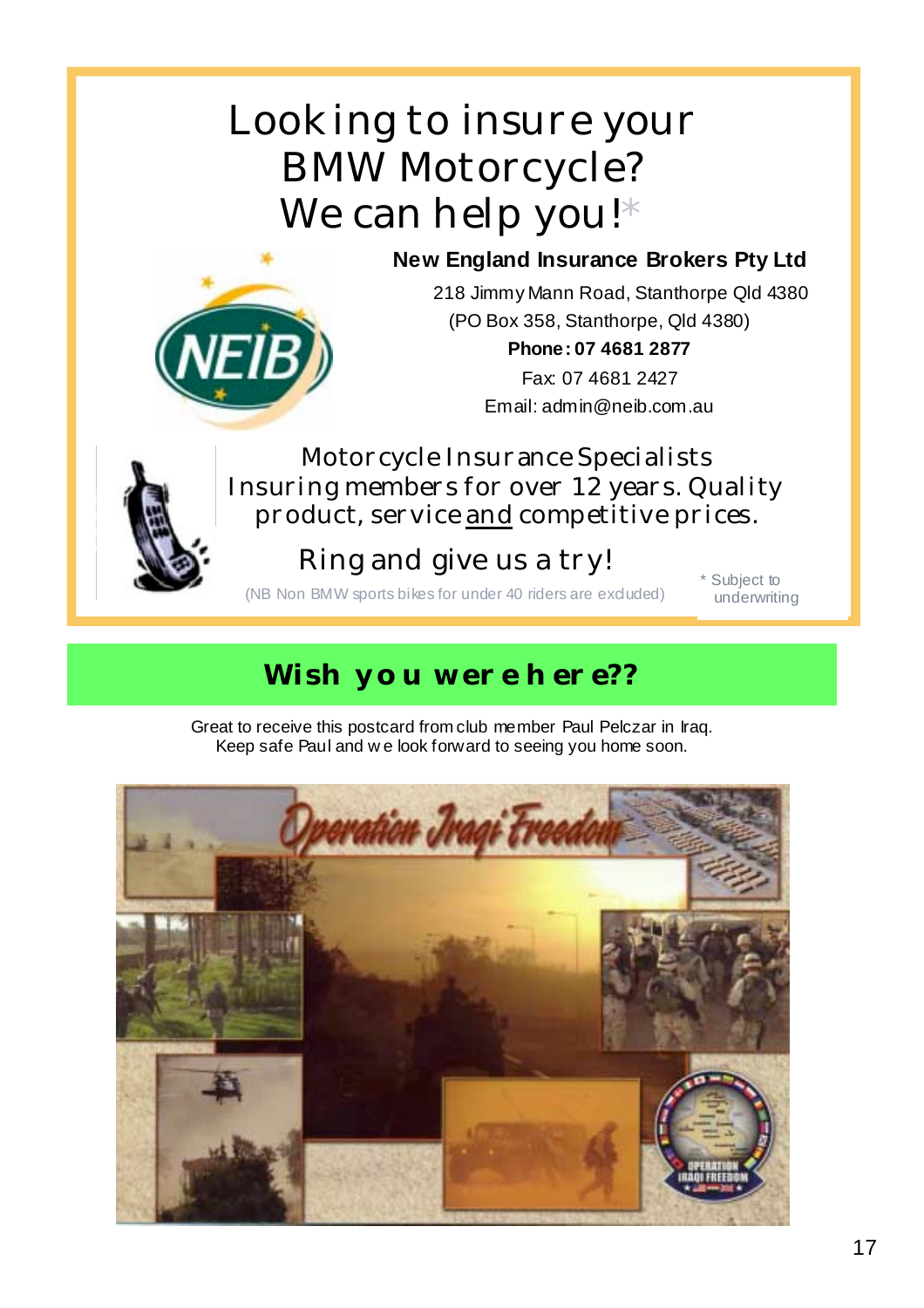### **WANTED**

**K75RT**— seat low ering kit or a standard seat base for John Moorhouse to upholster, condition not important. **Call Vic Muller 0429 160856 BH or e-mail muddmuller@bigpond.com** 

**R1100 or 1150 RT.** I w ould like to purchase a 3- 5 year old model dependent on price and condition preferably w ith panniers and top box. I am also seeking any/all accessories, size large, to get me started on the road again. Email to **shcampbell@bigpond.com**

# **WANTED**

#### **Second and last month**

A leaner legal bike for someone w ho's just got her L plates. Contact Mark on 6125 5530 or email mark.edw ards@anu.edu.au

# **For Sale**

**BMW R650LS** 1984/1st registered 1985 - may be of interest to the collector/older bike types. I have been told it is learner legal too. Excellent original condition around 85,000 Km. Good tyres. Sports mufflers. Light silver in colour. The LS has a small bikini fairing in matching colour. Much recent w ork (over \$1,000) including rear shocks, wheel bearings, clutch and throttle cables, battery, speedometer (over \$400!), seat and seatcover. Lovely condition, runs beautifully and looks great. Reason for selling: looking for another Beemer - have had this bike for over 5 years, time for another challenge! I am a little out of touch w ith values - the Veteran and Vintage MC club suggest **\$3500** but I w ould be happy with **\$3200 ono** for it to go to a new home. Currently unregistered until I know if the new ow ner is in ACT or NSW. Call **6255 9114**  (Jerrabomberra).

**K1200RS,** 20,000 km, panniers and inner bags, top-box, sheep-skin, all the usual bits you w ould expect to find, rego to Jan. 2005. Immaculate in every way, same as picture on website, a real head turner. **\$15,900**. Contact Peter on 02 9868 4034 (home) or 02 9911 3515 (w ork) or Peterrdiehm@yahoo.com.au

### **For Sale**

**R1150RS** 2 Spark ABS Phoenix Grey / Ivory 8,000km Top box + BMW inner bag, Panniers + BMW inner bags, BMW Tank Bag - Bike and gear are all in as new condition. Some ergo extras: Wunderlich Cruise control mechancial);Wunderlich Bar backs; Verholen low footpeg kit. (all remove in minutes). Reluctant sale, but I simply don't get to use this bike. **\$19,000 billstanhope@yahoo.com.au or 0409 110 262** 

### **SWAP**

### **Second and last month**

**K1200RS** in immaculate condition sw ap for R1150RT in similar condition. My bike is a 2002 K1200RS, 19000 km on the clock, deep blue in colour, new tyres, just had 20000 dealer book service, panniers and brand new BMW soft case and rack all keyed alike. Integral pow er assisted ABS brakes, factory cruise control. Rego to 11/2004 Bought and serviced locally in Canberra. Bike valued at \$19000 and w orth every cent. Need to sw ap w ith a more upright touring bike due to health issues and not prepared to give it aw ay. R1150RT or R100RT in excellent condition w ith low km w ill spark my interest. Call **Gary on 02 6294 0492 or email sheppards@netspace.com.au** 

# **FOR SALE**

**Second and last month**

Genuine **BMW low seat** to fit an R1150GS Adventure. Never used, I bought it hoping I could get it onto a standard GS. **\$225.** Phone **Richard Gallimore on (02) 6289 5591 (work) or 0427 283 908 or email vagabondskier@hotmail.com** 

**K1100RT**. 1998. 80000 kilometres. 12 months rego. **\$6000. Call George on (02) 6254 2532**

**1986 BMW R80RT.** Dark blue. Includes genuine BMW tank bag, panniers, crash bar, Koni rear shock, Overlander SS exhaust. Gearbox rebuilt w ith higher 5th gear. Complete factory tool kit, first aid kit, puncture repair kit and riders manual. Only just run in at 80500km. Rego until October. Tour or commute. **\$5000 ono. Call Sean on (02) 6290 1908**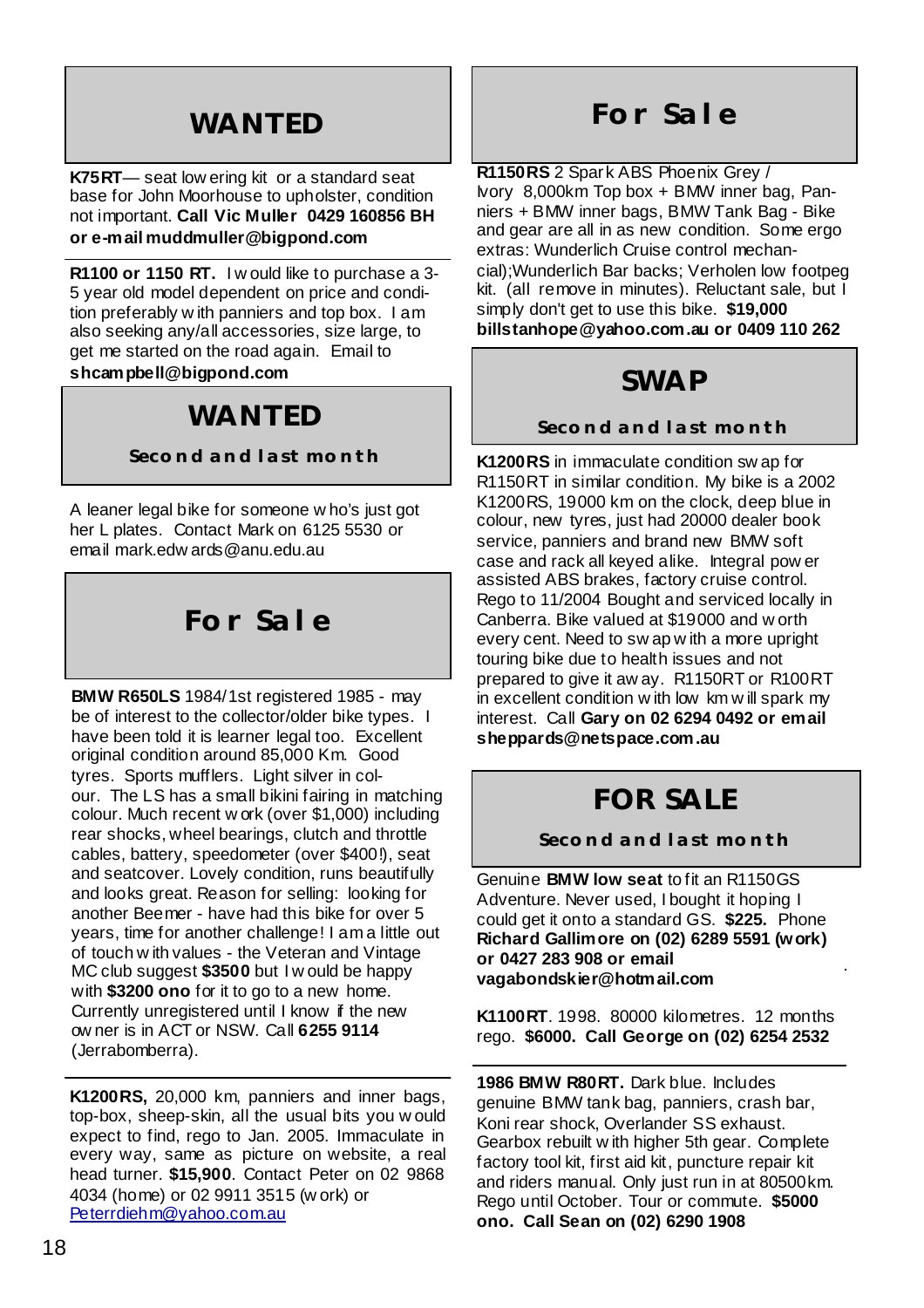|                     |                                                                                                                                       |                                           | <b>ACT BMW Motorcycle Club</b><br>PO Box 1042 Woden 2606                     |                                                                                                                                                                                                                |          |      |  |  |  |
|---------------------|---------------------------------------------------------------------------------------------------------------------------------------|-------------------------------------------|------------------------------------------------------------------------------|----------------------------------------------------------------------------------------------------------------------------------------------------------------------------------------------------------------|----------|------|--|--|--|
|                     | <b>MOTORCYCLE CLUB</b><br>APPLICATION FOR MEMBERSHIP (Please cross out the option not required)                                       |                                           |                                                                              |                                                                                                                                                                                                                |          |      |  |  |  |
| 1. NEW              | Single Membership \$40.00 plus \$5.00 Joining Fee.<br>\$<br>(Fee from the General meeting in October each year is \$20.00 +JF)        |                                           |                                                                              |                                                                                                                                                                                                                |          |      |  |  |  |
| 2. NEW              | Joint / Family Membership \$40.00 plus \$7.00 Joining Fee<br>\$<br>(Fee from the General meeting in October each year is \$20.00 +JF) |                                           |                                                                              |                                                                                                                                                                                                                |          |      |  |  |  |
|                     |                                                                                                                                       |                                           |                                                                              | (Please don't send any CASHBY MAIL)<br>Please fill out ALL PARTICULARS below so that we can record your membership details                                                                                     | Total \$ |      |  |  |  |
| <b>Please Print</b> |                                                                                                                                       |                                           |                                                                              |                                                                                                                                                                                                                |          |      |  |  |  |
| <b>Last Name</b>    |                                                                                                                                       |                                           |                                                                              | <b>First Name</b>                                                                                                                                                                                              |          |      |  |  |  |
| Home Ph             |                                                                                                                                       | Work Ph.                                  |                                                                              | Mobile Ph.                                                                                                                                                                                                     |          |      |  |  |  |
| E-Mail Address      |                                                                                                                                       |                                           |                                                                              |                                                                                                                                                                                                                |          |      |  |  |  |
|                     |                                                                                                                                       |                                           |                                                                              | (By filling in the e-mail address y ou have indicated you are willing to accept information on club events.)                                                                                                   |          |      |  |  |  |
|                     |                                                                                                                                       |                                           | Partner / Joint / Family Details, if different from above                    |                                                                                                                                                                                                                |          |      |  |  |  |
| <b>Last Name</b>    |                                                                                                                                       |                                           |                                                                              | <b>First Name</b>                                                                                                                                                                                              |          |      |  |  |  |
| Home Ph             |                                                                                                                                       | Work Ph.                                  |                                                                              | Mobile Ph.                                                                                                                                                                                                     |          |      |  |  |  |
| E-Mail Address      |                                                                                                                                       |                                           |                                                                              |                                                                                                                                                                                                                |          |      |  |  |  |
|                     |                                                                                                                                       |                                           |                                                                              | (By filling in the e-mail addressy ou have indicated you are willing to accept information on club events.)                                                                                                    |          |      |  |  |  |
|                     |                                                                                                                                       |                                           | Do you wish your monthly magazine in paper format                            | OR electronic format (e-mail)                                                                                                                                                                                  |          |      |  |  |  |
| Postal Address      |                                                                                                                                       |                                           |                                                                              |                                                                                                                                                                                                                |          |      |  |  |  |
| Suburb              |                                                                                                                                       |                                           |                                                                              | Postcode                                                                                                                                                                                                       |          |      |  |  |  |
| Motorcycle 1 Make   |                                                                                                                                       |                                           | Model                                                                        | <u> 1989 - Johann Barbara, martxa alemaniar a</u>                                                                                                                                                              |          | Year |  |  |  |
| Motorcycle 2 Make   |                                                                                                                                       |                                           | Model                                                                        |                                                                                                                                                                                                                |          | Year |  |  |  |
|                     | Motorcycle 3 Make                                                                                                                     |                                           | Model                                                                        |                                                                                                                                                                                                                |          | Year |  |  |  |
| Motorcycle 4 Make   |                                                                                                                                       |                                           |                                                                              | Model                                                                                                                                                                                                          |          | Year |  |  |  |
|                     |                                                                                                                                       |                                           |                                                                              | The fees paid as above entitles me/us to receive the Club journal, membership card and for new members, a club<br>badge, sticker and card (for each membership) and to participate in all the Club activities. |          |      |  |  |  |
|                     |                                                                                                                                       |                                           | law at all times and ride with your safety and the safety of others in mind. | Participants in Club activities are advised that they do so at their own risk. You are required to obey the                                                                                                    |          |      |  |  |  |
|                     |                                                                                                                                       |                                           |                                                                              | I / We agree to comply with the rules of the ACT BMW Motorcycle Club according to its constitution.                                                                                                            |          |      |  |  |  |
| <b>Signature 1</b>  |                                                                                                                                       |                                           | Signature 2                                                                  |                                                                                                                                                                                                                | Date     |      |  |  |  |
|                     |                                                                                                                                       | <b>Membership Secretary only</b> Receipt# |                                                                              | Membership#                                                                                                                                                                                                    |          |      |  |  |  |
| Mailing List        | Badge                                                                                                                                 | Sticker                                   | Membership Card                                                              |                                                                                                                                                                                                                | Date     |      |  |  |  |
|                     |                                                                                                                                       |                                           |                                                                              |                                                                                                                                                                                                                |          |      |  |  |  |